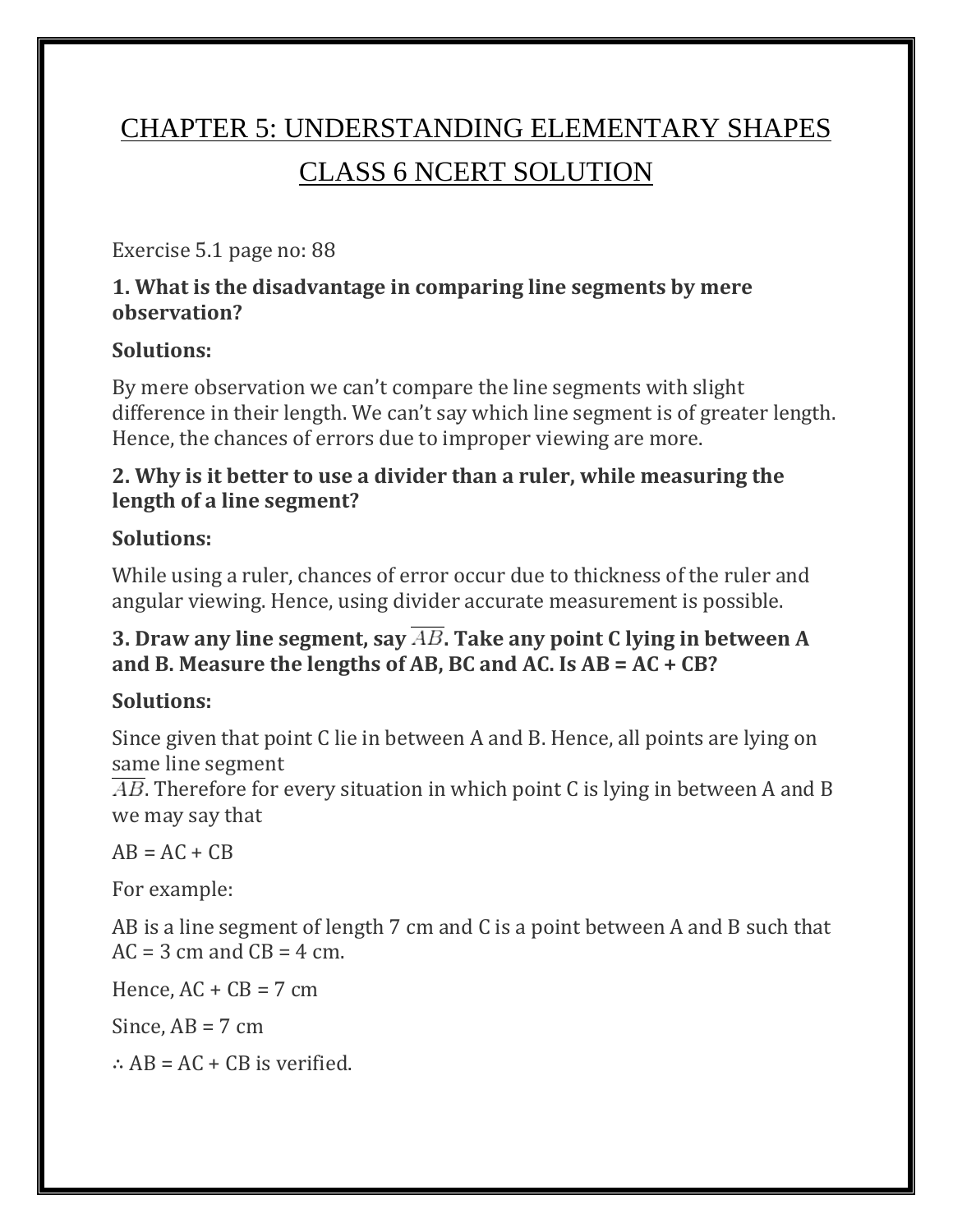#### **4. If A, B, C are three points on a line such that AB = 5 cm, BC = 3 cm and AC = 8 cm, which one of them lies between the other two?**

#### **Solutions:**

Given  $AB = 5$  cm  $BC = 3 cm$  $AC = 8$  cm Now, it is clear that  $AC = AB + BC$ Hence, point B lies between A and C. **5. Verify, whether D is the mid point of .**



#### **Solutions:**

Since, it is clear from the figure that  $AD = DG = 3$  units. Hence, D is the midpoint of  $\overline{AG}$ 

**6. If B is the mid point of**  $\overline{AC}$  **and C is the mid point of**  $\overline{BD}$ **, where A, B, C, D lie on a straight line, say why AB = CD?**

**Solutions:**

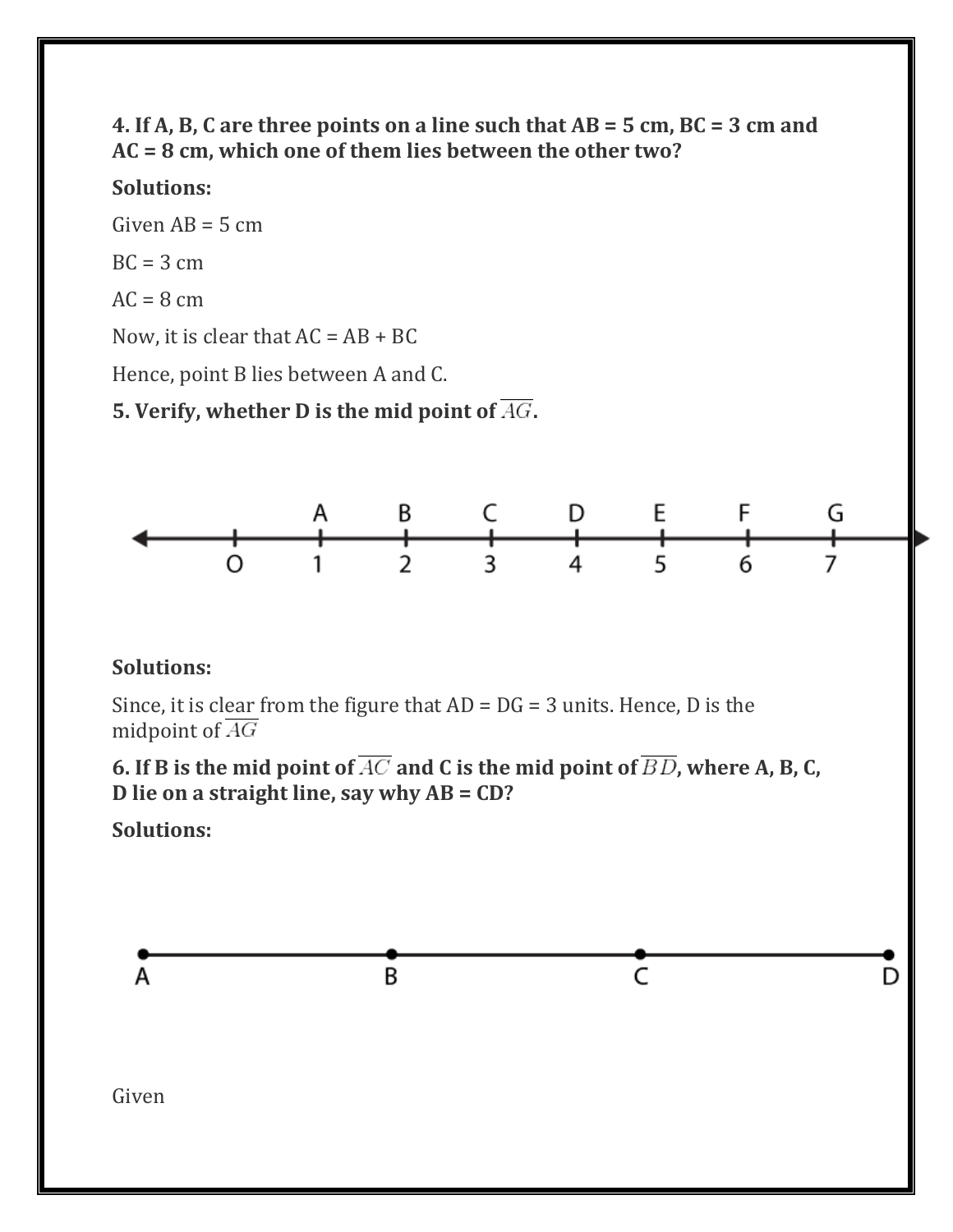B is the midpoint of AC. Hence,  $AB = BC(1)$ 

C is the midpoint of BD. Hence,  $BC = CD(2)$ 

From (1) and (2)

 $AB = CD$  is verified

**7. Draw five triangles and measure their sides. Check in each case, if the sum of the lengths of any two sides is always less than the third side.**

#### **Solutions:**

Case 1. In triangle ABC



 $AB = 2.5$  cm

 $BC = 4.8$  cm and

 $AC = 5.2$  cm

 $AB + BC = 2.5$  cm  $+ 4.8$  cm

 $= 7.3$  cm

As  $7.3 > 5.2$ 

∴  $AB + BC > AC$ 

Hence, the sum of any two sides of a triangle is greater than the third side. Case 2. In triangle PQR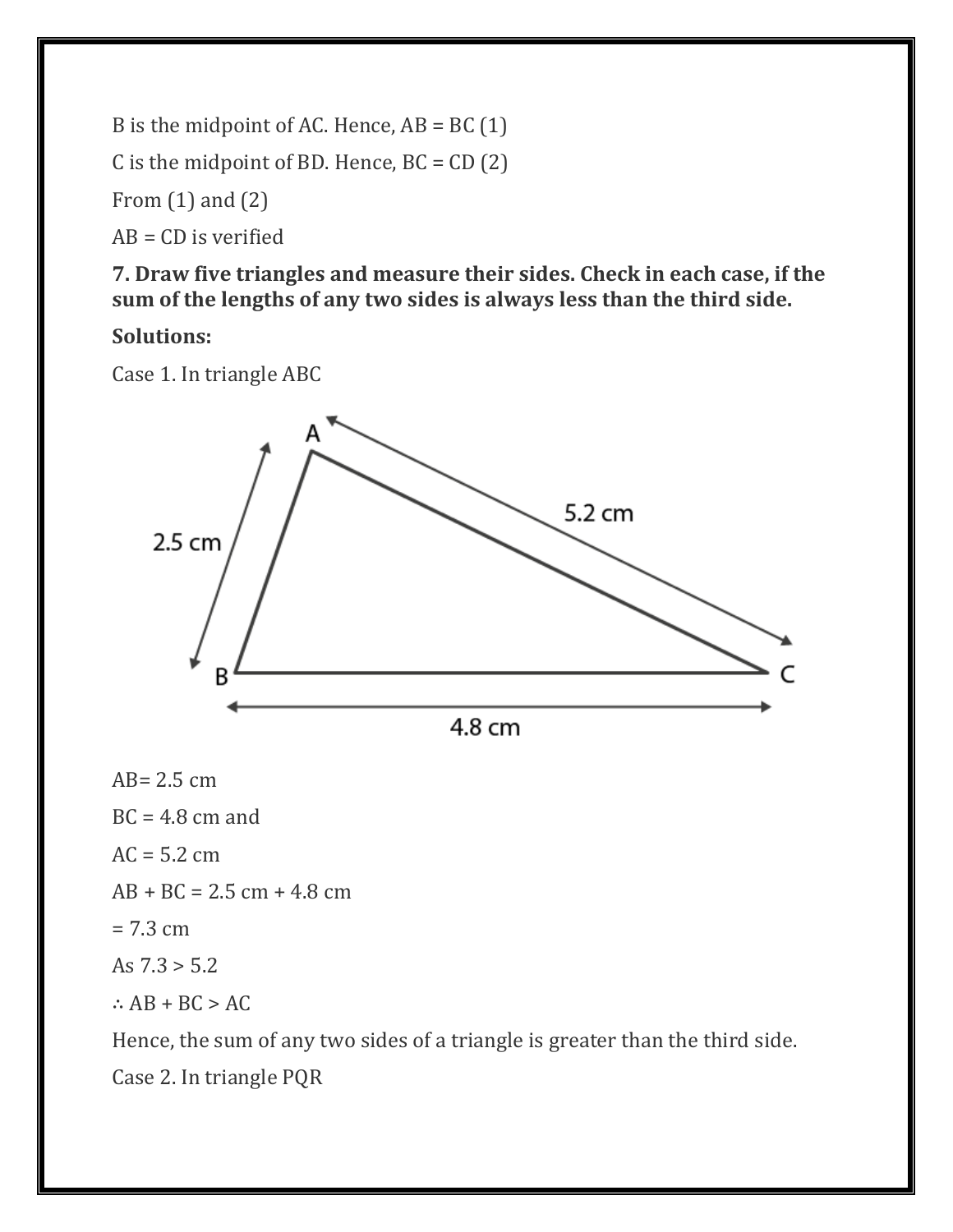

 $PQ = 2$  cm

 $QR = 2.5$  cm

PR = 3.5 cm

 $PQ + QR = 2 cm + 2.5 cm$ 

 $= 4.5$  cm

As  $4.5 > 3.5$ 

∴ PQ + QR > PR

Hence, the sum of any two sides of a triangle is greater than the third side. Case 3. In triangle XYZ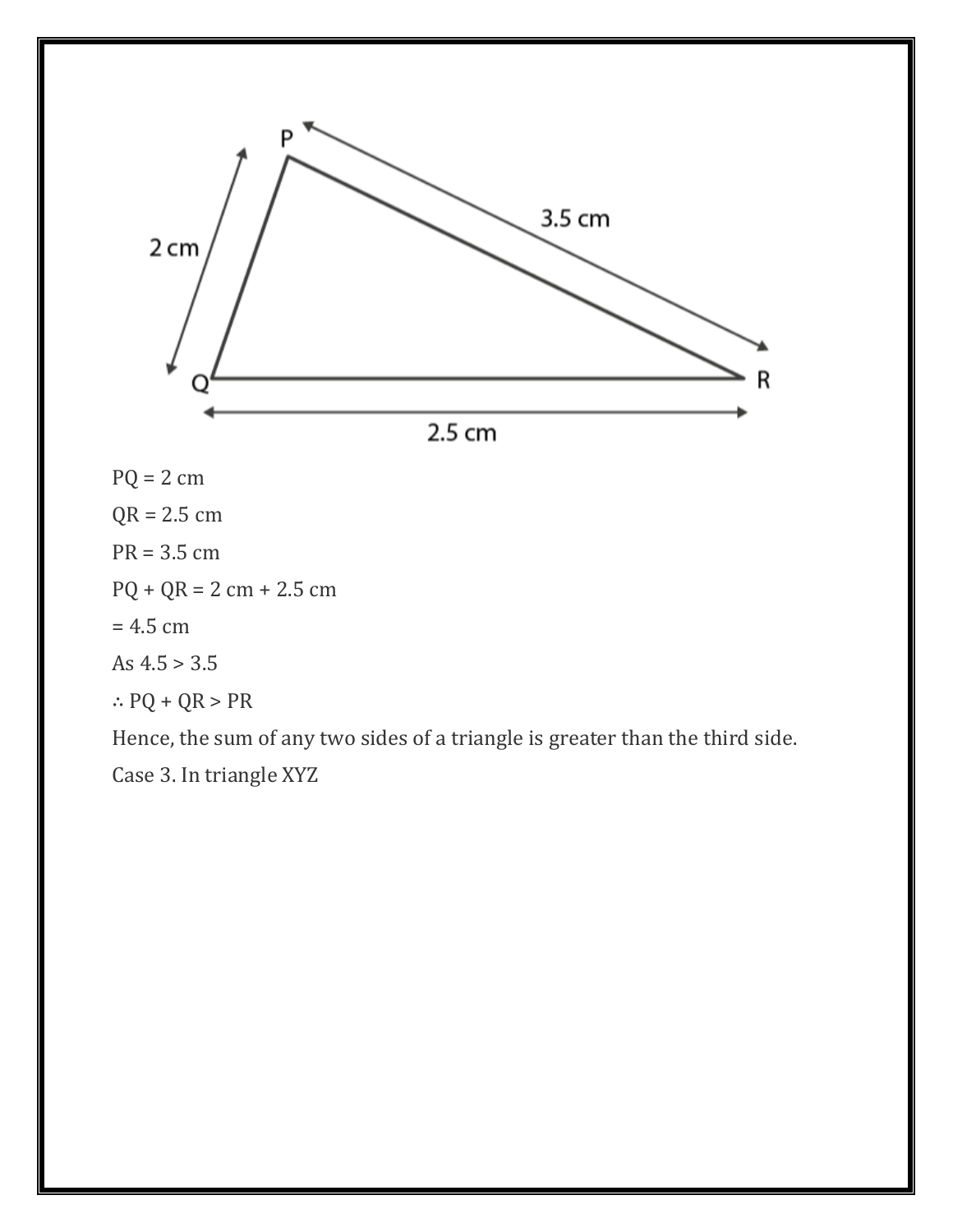

 $XY = 5$  cm  $YZ = 3$  cm  $ZX = 6.8$  cm  $XY + YZ = 5$  cm + 3 cm  $= 8 \text{ cm}$ As  $8 > 6.8$  $\therefore$  XY + YZ > ZX

Hence, the sum of any two sides of a triangle is greater than the third side. Case 4. In triangle MNS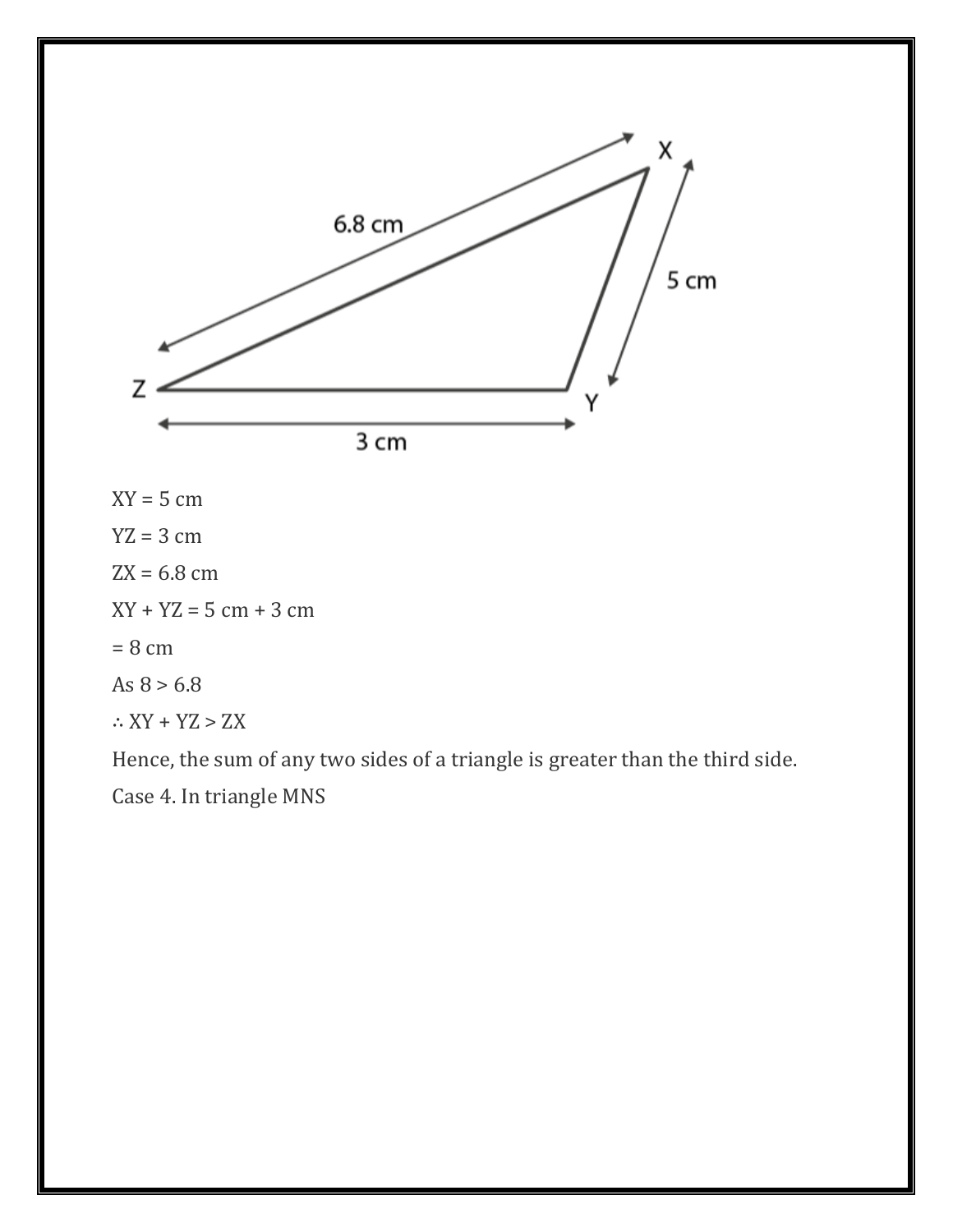

 $MN = 2.7$  cm

 $NS = 4$  cm

 $MS = 4.7$  cm

 $MN + NS = 2.7$  cm + 4 cm

6.7 cm

As  $6.7 > 4.7$ 

 $\therefore$  MN + NS > MS

Hence, the sum of any two sides of a triangle is greater than the third side.

Case 5. In triangle KLM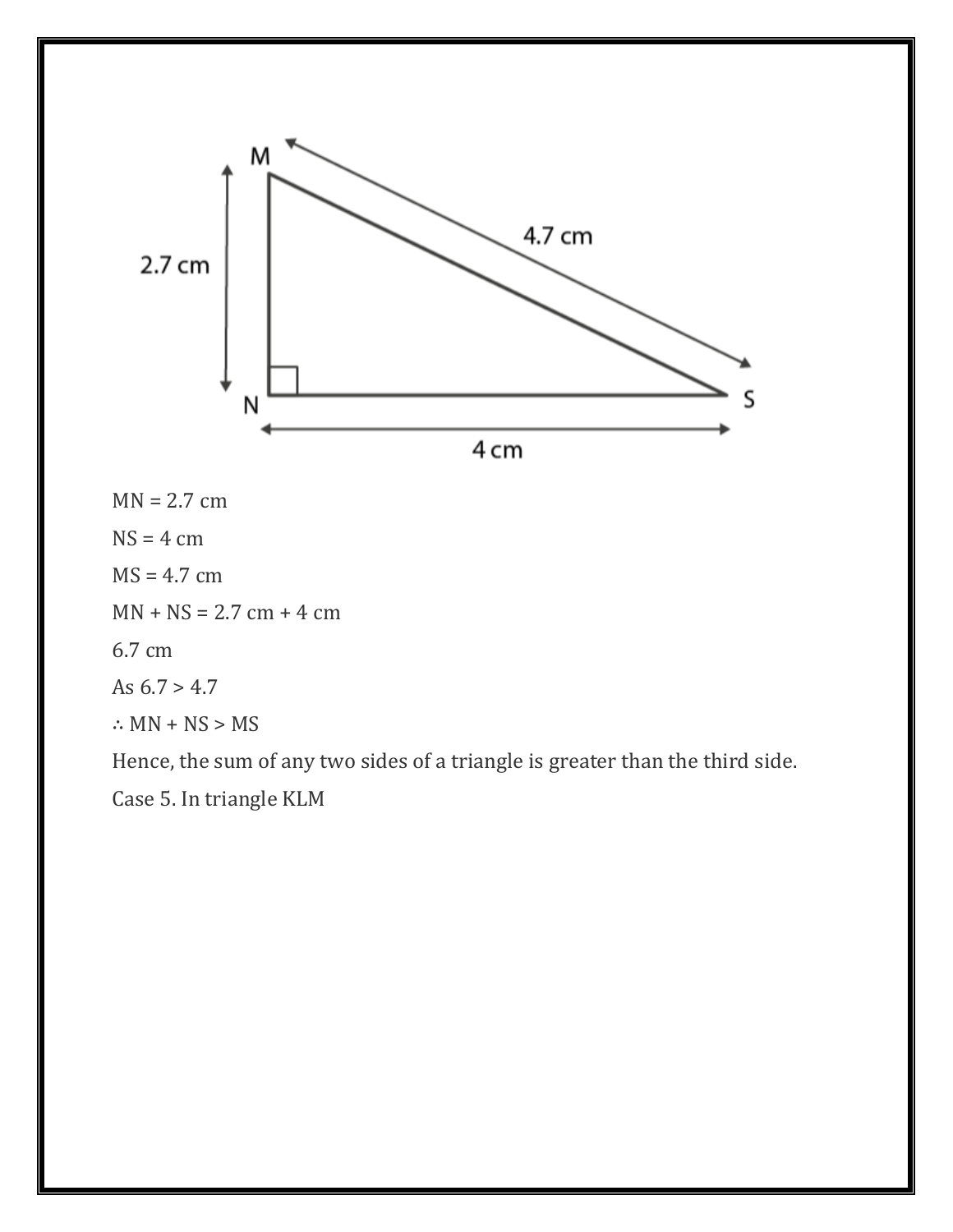

 $KL = 3.5$  cm

 $LM = 3.5$  cm

 $KM = 3.5$  cm

 $KL + LM = 3.5$  cm  $+ 3.5$  cm

 $= 7 cm$ 

As 7 cm > 3.5 cm

∴ KL + LM > KM

Hence, the sum of any two sides of a triangle is greater than the third side.

Therefore we conclude that the sum of any two sides of a triangle is always greater than the third side.

Exercise 5.2 page no: 91

**1. What fraction of a clockwise revolution does the hour hand of a clock turn through, when it goes from**

**(a) 3 to 9 (b) 4 to 7 (c) 7 to 10 (d) 12 to 9**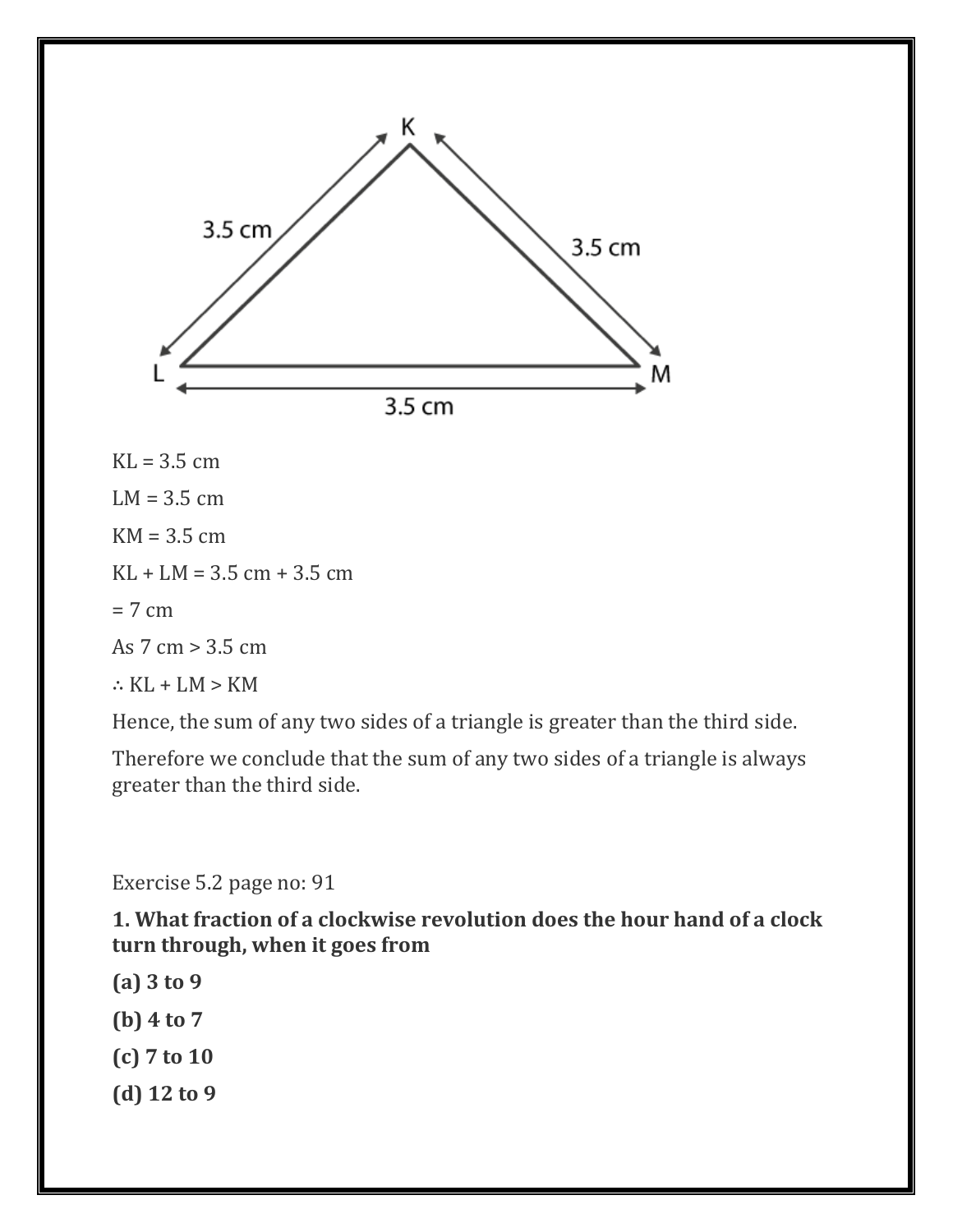**(e) 1 to 10**

#### **(f) 6 to 3**

### **Solutions:**

We know that in one complete clockwise revolution, hour hand will rotate by 360<sup>0</sup>

(a) When hour hand goes from 3 to 9 clockwise, it will rotate by 2 right angles or 180<sup>0</sup>

- ∴ Fraction =  $180^\circ$  / 360 $^\circ$
- $= 1 / 2$



(b) When hour hand goes from 4 to 7 clockwise, it will rotate by 1 right angle or 90<sup>0</sup>

∴ Fraction =  $90^{\circ}$  / 360 $^{\circ}$ 

 $= 1 / 4$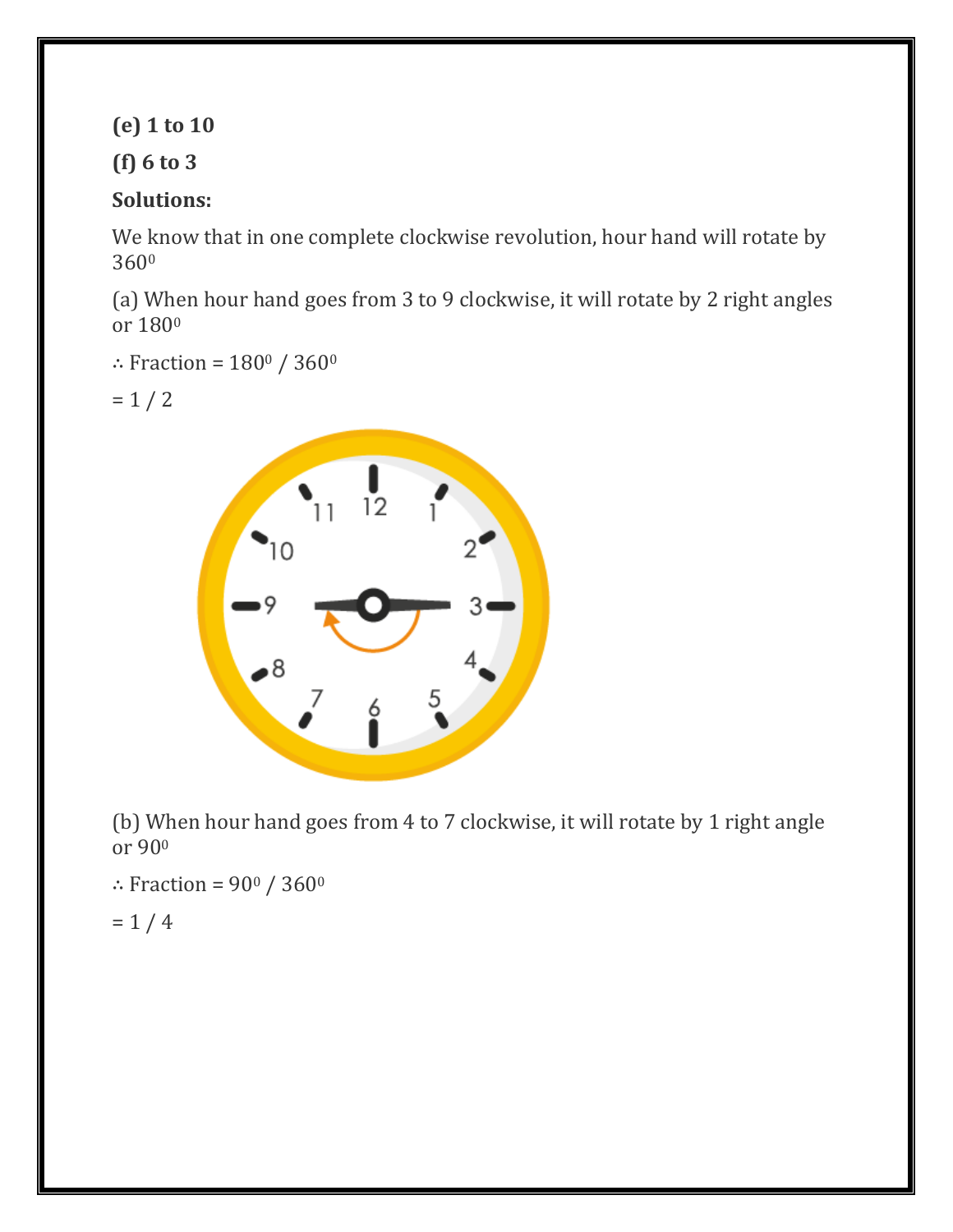

(c) When hour hand goes from 7 to 10 clockwise, it will rotate by 1 right angle or 90<sup>0</sup>

- ∴ Fraction =  $90^{\circ}$  / 360 $^{\circ}$
- $= 1 / 4$



(d) When hour hand goes from 12 to 9 clockwise, it will rotate by 3 right angles or 270<sup>0</sup>

∴ Fraction =  $270^{\circ}$  /  $360^{\circ}$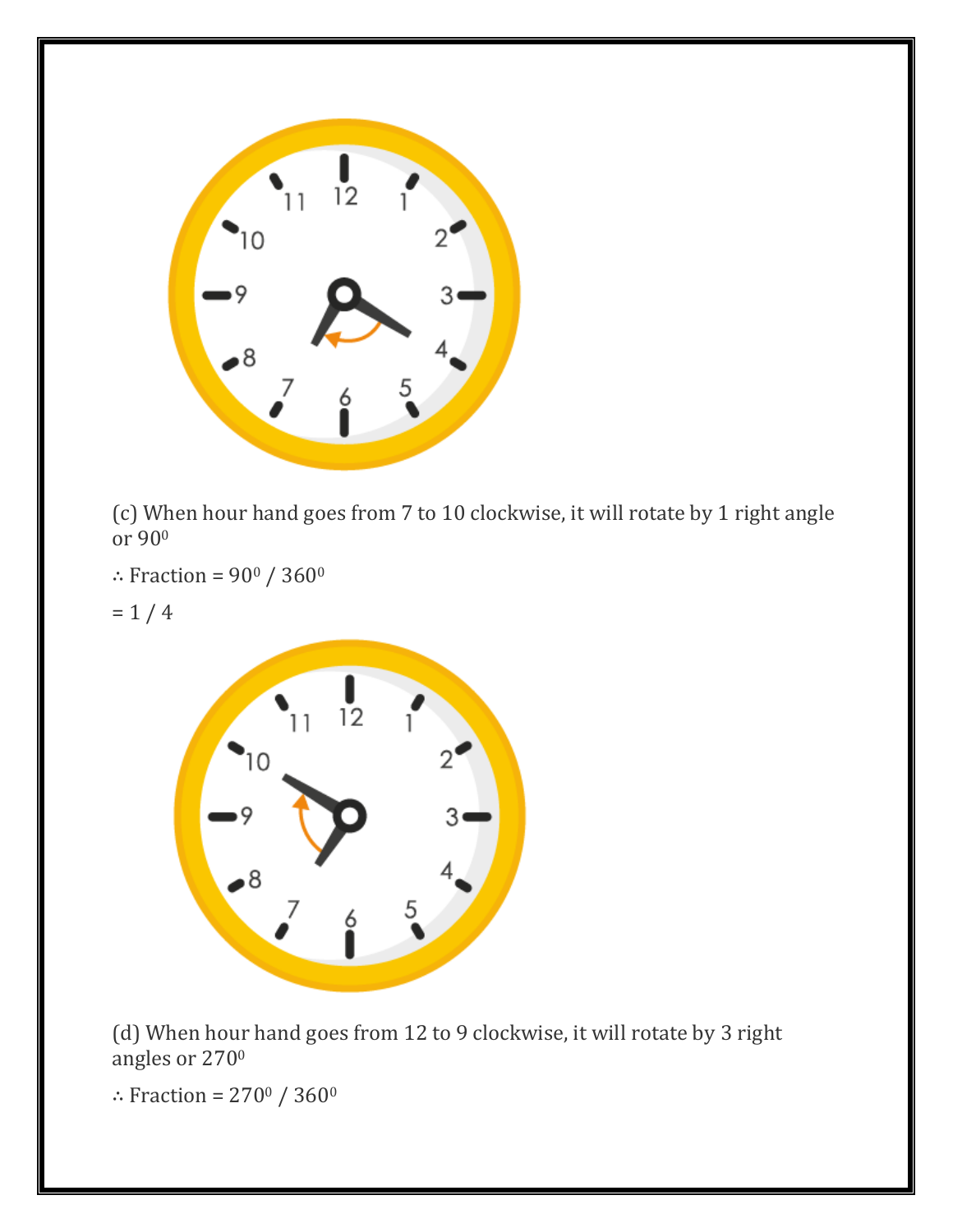

(e) When hour hand of a clock goes from 1 to 10 clockwise, it will rotate by 3 right angles or 270<sup>0</sup>

∴ Fraction =  $270^{\circ}$  /  $360^{\circ}$ 

= 3 / 4



(f) When hour hand goes from 6 to 3 clockwise, it will rotate by 3 right angles or  $270^\circ$ 

= 3 / 4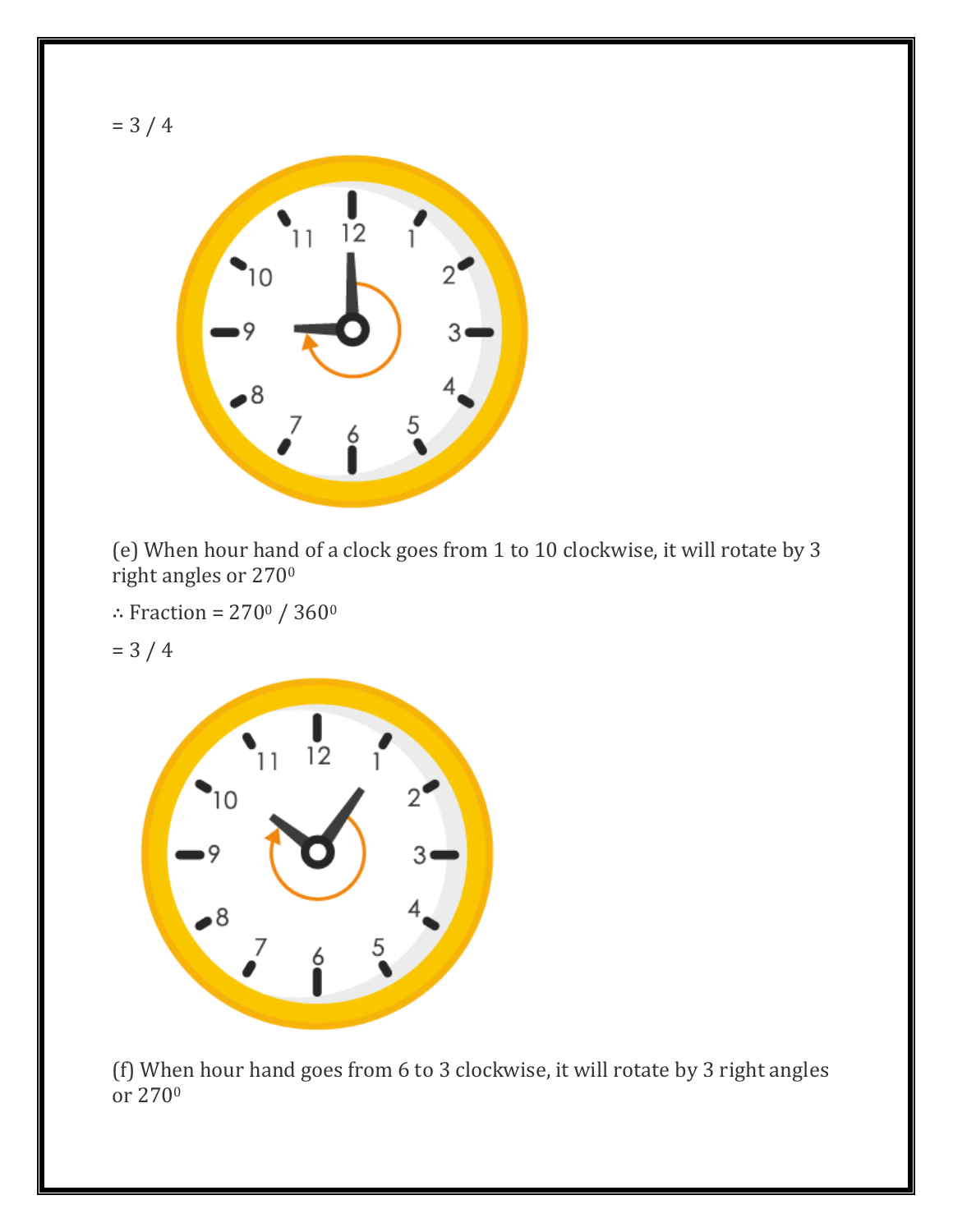$$
\therefore
$$
 Fraction = 270<sup>0</sup> / 360<sup>0</sup>

 $= 3 / 4$ 



**2. Where will the hand of a clock stop if it**

**(a) starts at 12 and makes 1 / 2 of a revolution, clockwise?**

**(b) starts at 2 and makes 1 / 2 of a revolution, clockwise?**

**(c) starts at 5 and makes 1 / 4 of a revolution, clockwise?**

**(d) starts at 5 and makes 3 / 4 of a revolution, clockwise?**

### **Solutions:**

We know that one complete clockwise revolution, hour hand will rotate by 360<sup>0</sup>

(a) When hour hand of a clock starts at 12 and makes 1 / 2 revolution clockwise, it will rotate by 1800.

Hence, the hour hand of a clock will stop at 6.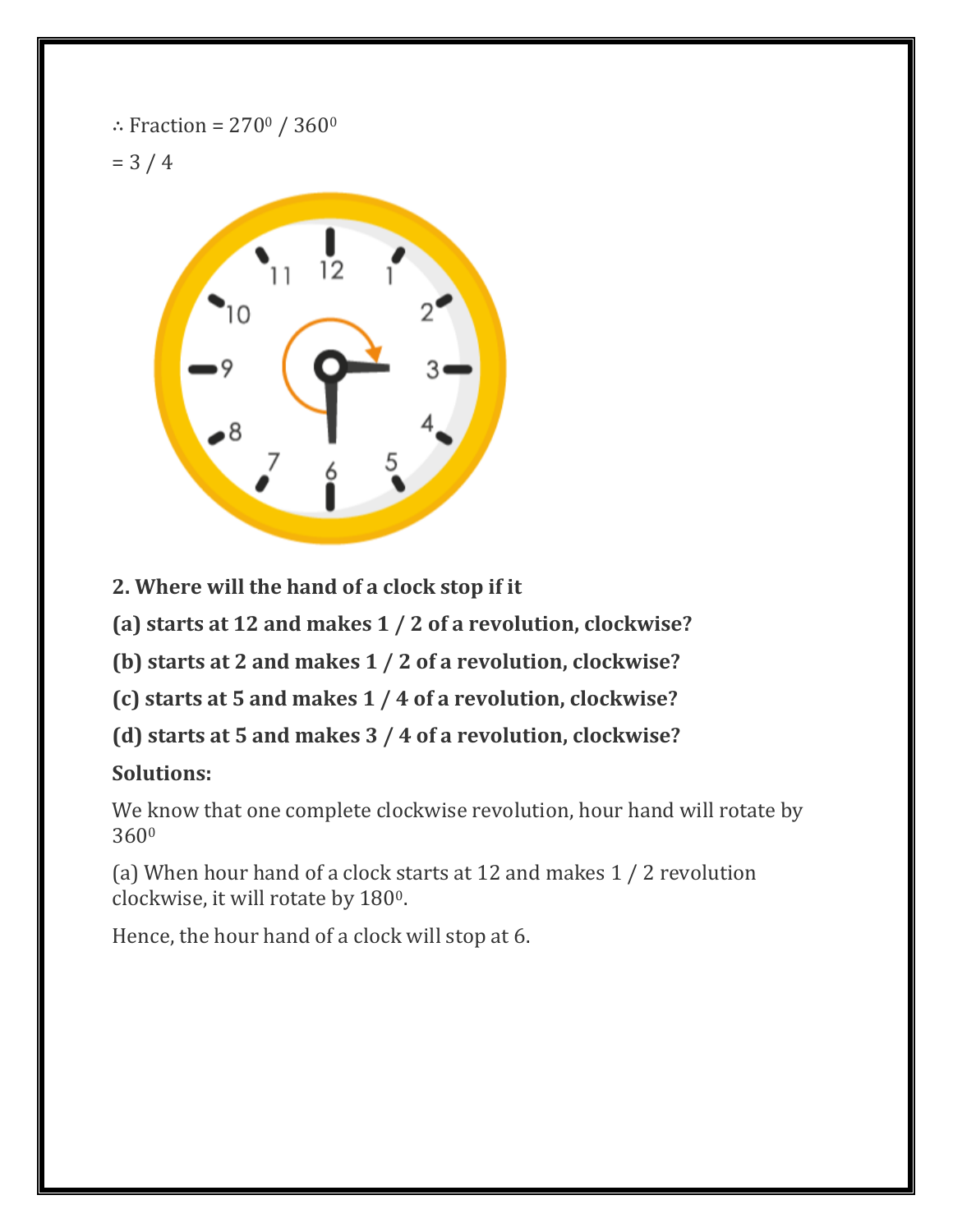

(b) When hour hand of a clock starts at 2 and makes 1 / 2 revolution clockwise, it will rotate by 180<sup>0</sup>

Hence, the hour hand of a clock will stop at 8.



(c) When hour hand of a clock starts at 5 and makes 1 / 4 revolution clockwise, it will rotate by 90<sup>0</sup>

Hence, hour hand of a clock will stop at 8.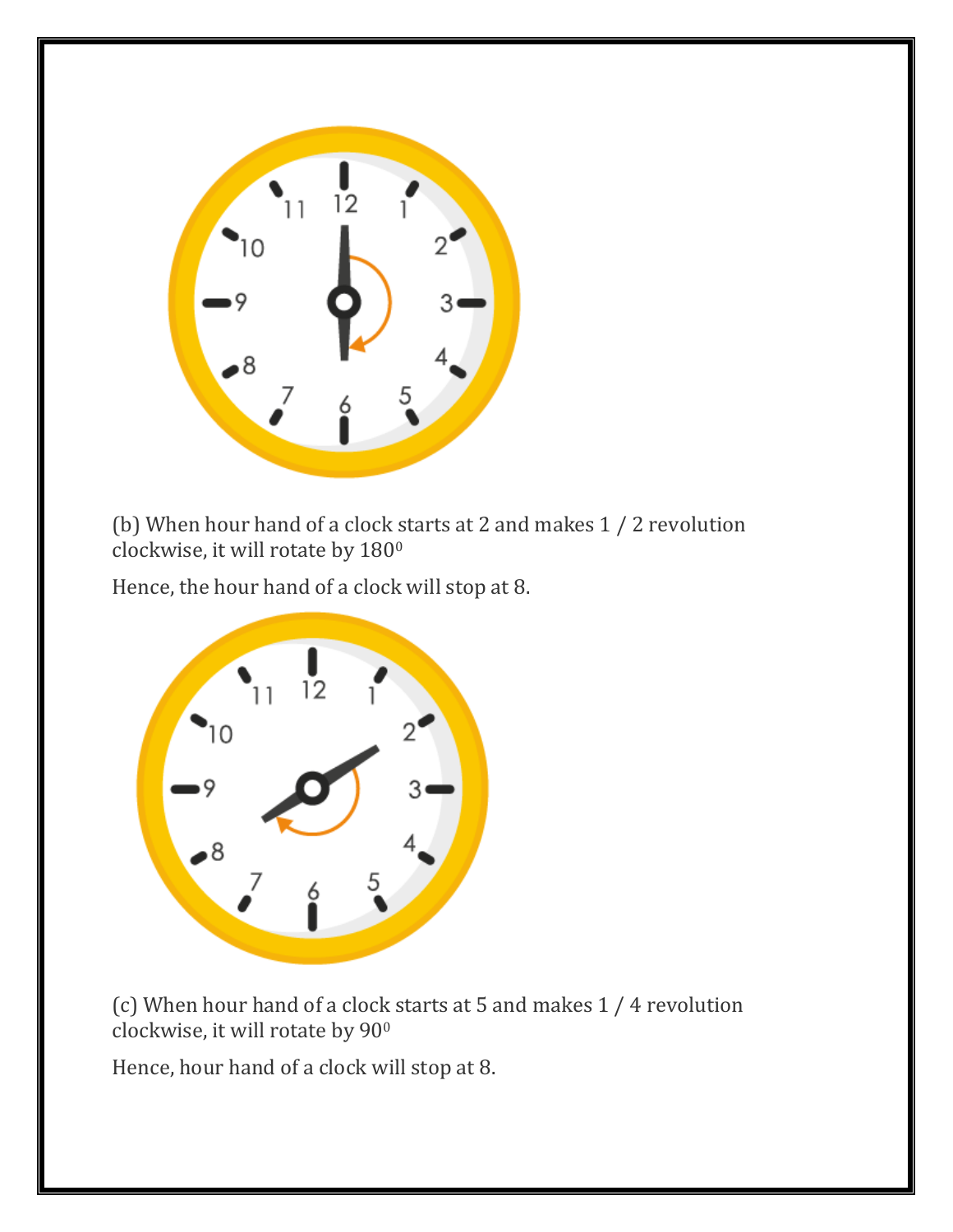

(d) When hour hand of a clock starts at 5 and makes 3 / 4 revolution clockwise, it will rotate by 270<sup>0</sup>

Hence, hour hand of a clock will stop at 2



- **3. Which direction will you face if you start facing**
- **(a) east and make 1 / 2 of a revolution clockwise?**
- **(b) east and make 1 ½ of a revolution clockwise?**
- **(c) west and make 3 / 4 of a revolution anti – clockwise?**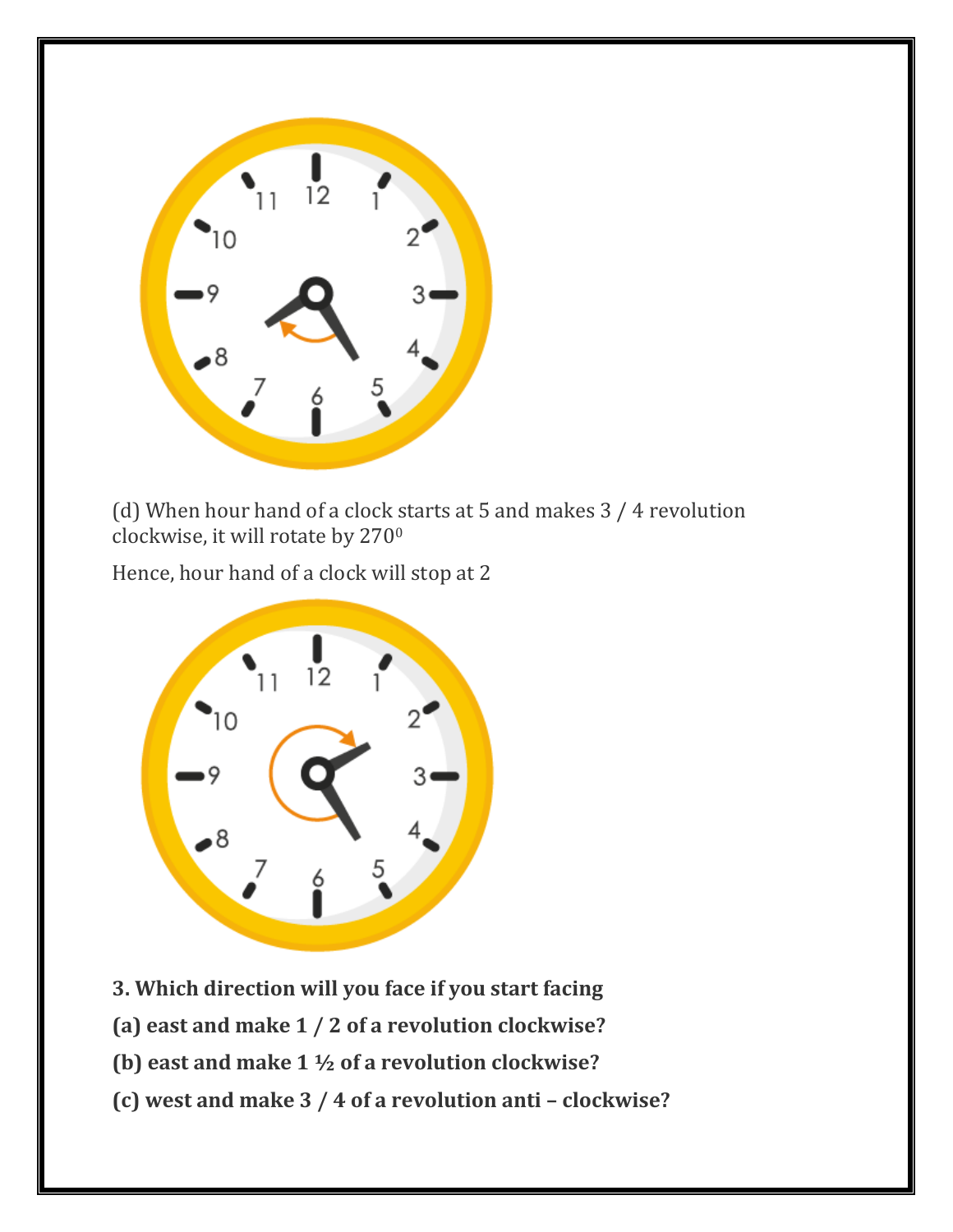### **(d) south and make one full revolution?**

#### **(should we specify clockwise or anti – clockwise for this last question? Why not?)**

#### **Solutions:**

Revolving one complete round in clockwise or in anti – clockwise direction we will revolve by  $360^{\circ}$  and two adjacent directions are at  $90^{\circ}$  or  $1/4$  of a complete revolution away from each other.

(a) If we start facing towards East and make 1 / 2 of a revolution clockwise, we will face towards West direction.



(b) If we start facing towards East and make 1 ½ of a revolution clockwise, we will face towards West direction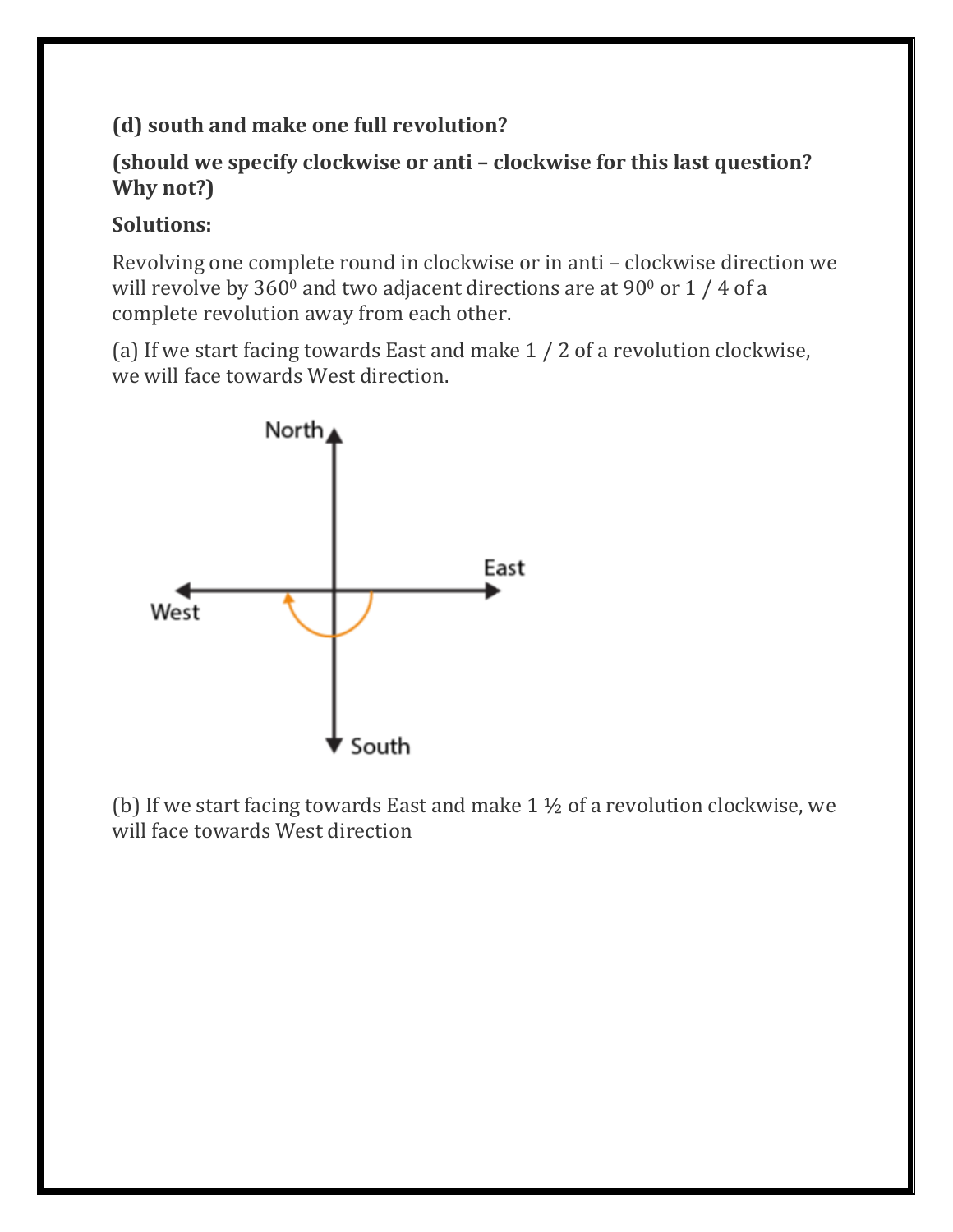

(c) If we start facing towards West and make 3 / 4 of a revolution anti – clockwise, we will face towards North direction



(d) If we start facing South and make one full revolution, again we will face the South direction.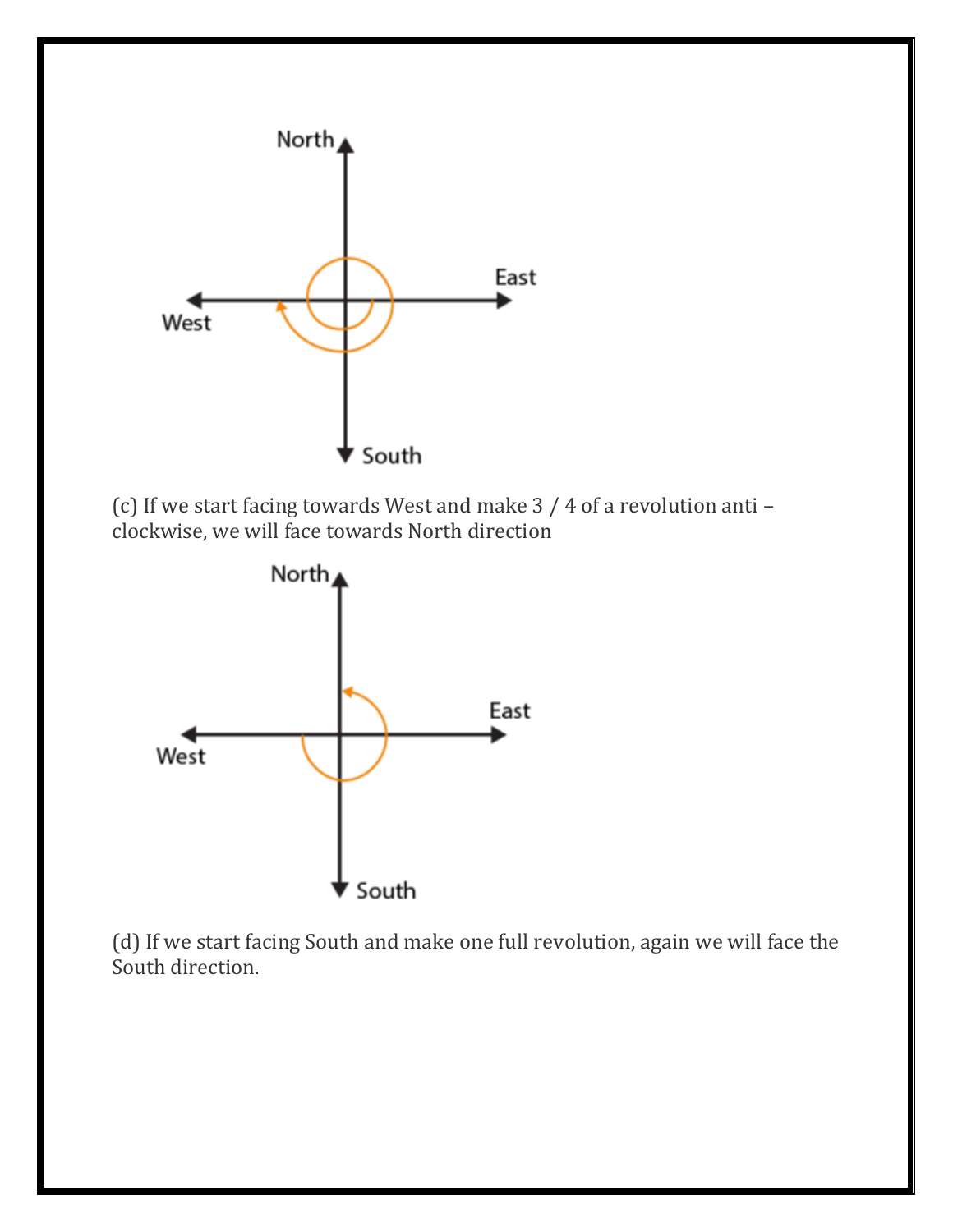

In case of revolving 1 complete revolution, either clockwise or anti-clockwise we will be back at the original position.

### **4. What part of a revolution have you turned through if you stand facing**

**(a) east and turn clockwise to face north?**

**(b) south and turn clockwise to face east**

**(c) west and turn clockwise to face east?**

#### **Solutions:**

By revolving one complete revolution either in clockwise or in anti-clockwise direction, we will revolve by  $360^{\circ}$  and two adjacent directions are at 90 $^{\circ}$  or 1 / 4 of a complete revolution away from each other

(a) If we start facing towards East and turn clockwise to face North, we have to make 3 / 4 of a revolution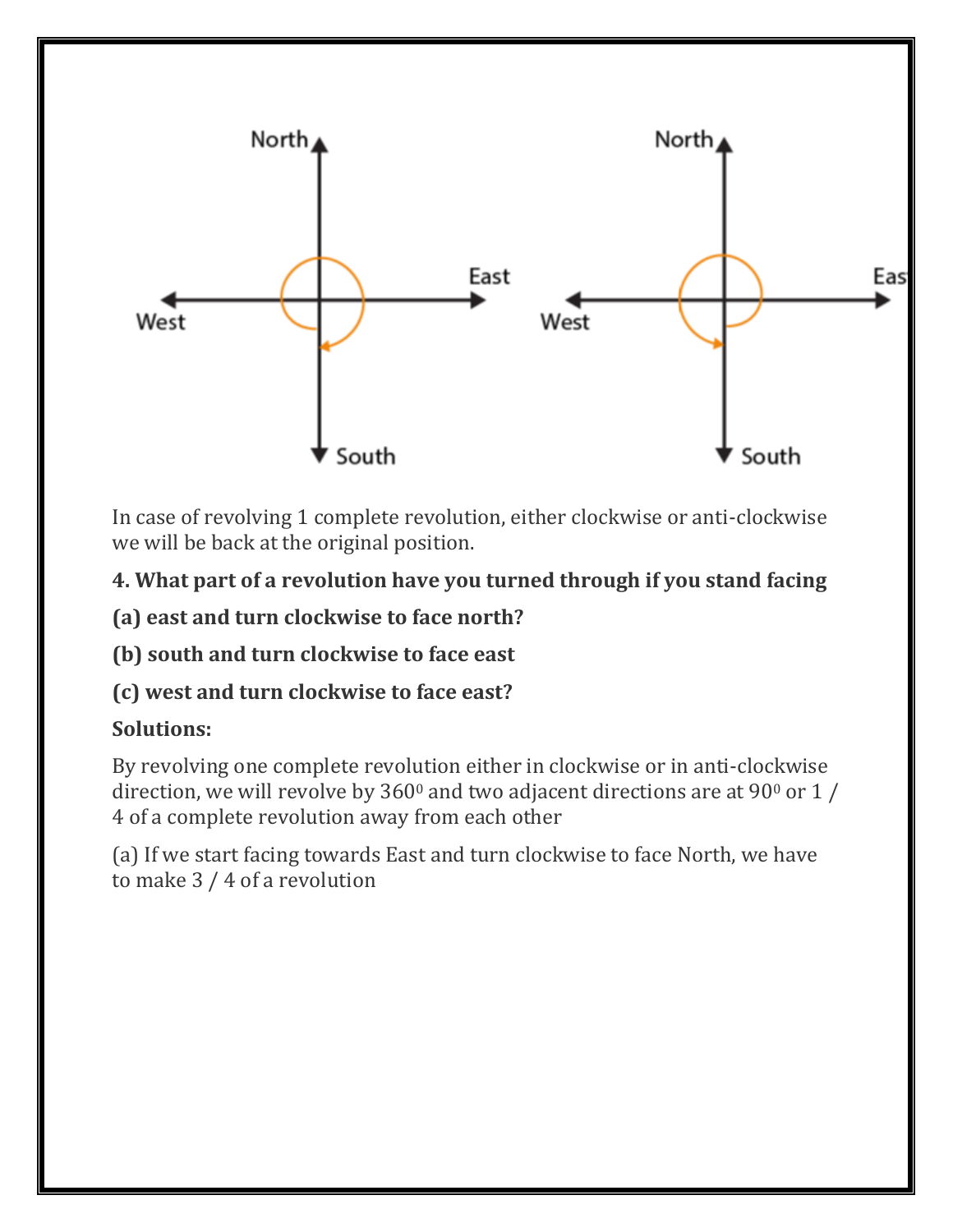

(b) If we start facing towards South and turn clockwise to face East, we have to make 3 / 4 of a revolution



(c) If we start facing towards West and turn clockwise to face East, we have to make 1 / 2 of a revolution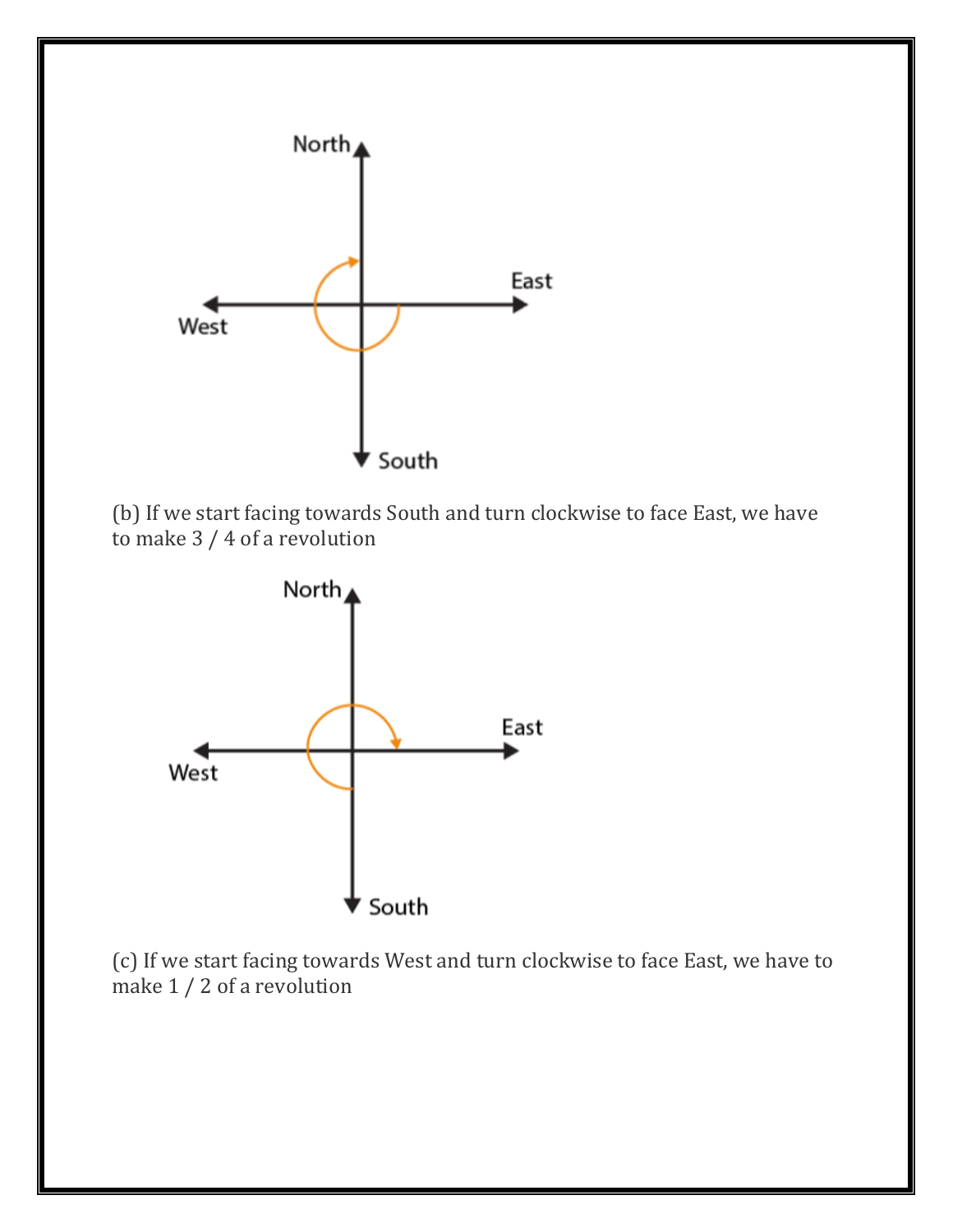

**5. Find the number of right angles turned through by the hour hand of a clock when it goes from**

- **(a) 3 to 6**
- **(b) 2 to 8**
- **(c) 5 to 11**
- **(d) 10 to 1**
- **(e) 12 to 9**
- **(f) 12 to 6**

#### **Solutions:**

The hour hand of a clock revolves by  $360<sup>0</sup>$  or it covers 4 right angles in one complete revolution

(a) If hour hand of a clock goes from 3 to 6, it revolves by  $90^{\circ}$  or 1 right angle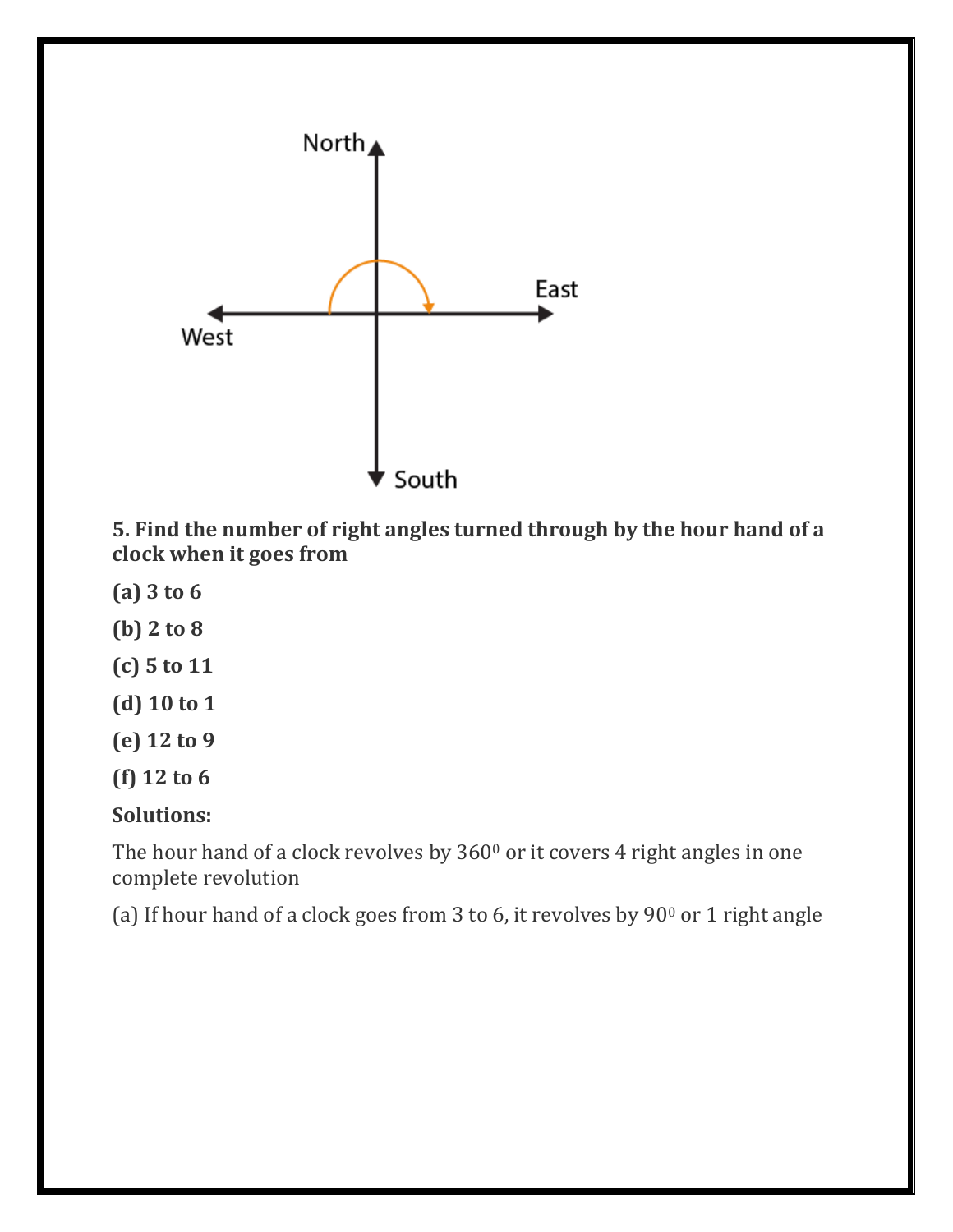

(b) If hour hand of a clock goes from 2 to 8, it revolves by 180<sup>0</sup> or 2 right angles



(c) If hour hand of a clock goes from 5 to 11, it revolves by 180<sup>0</sup> or 2 right angles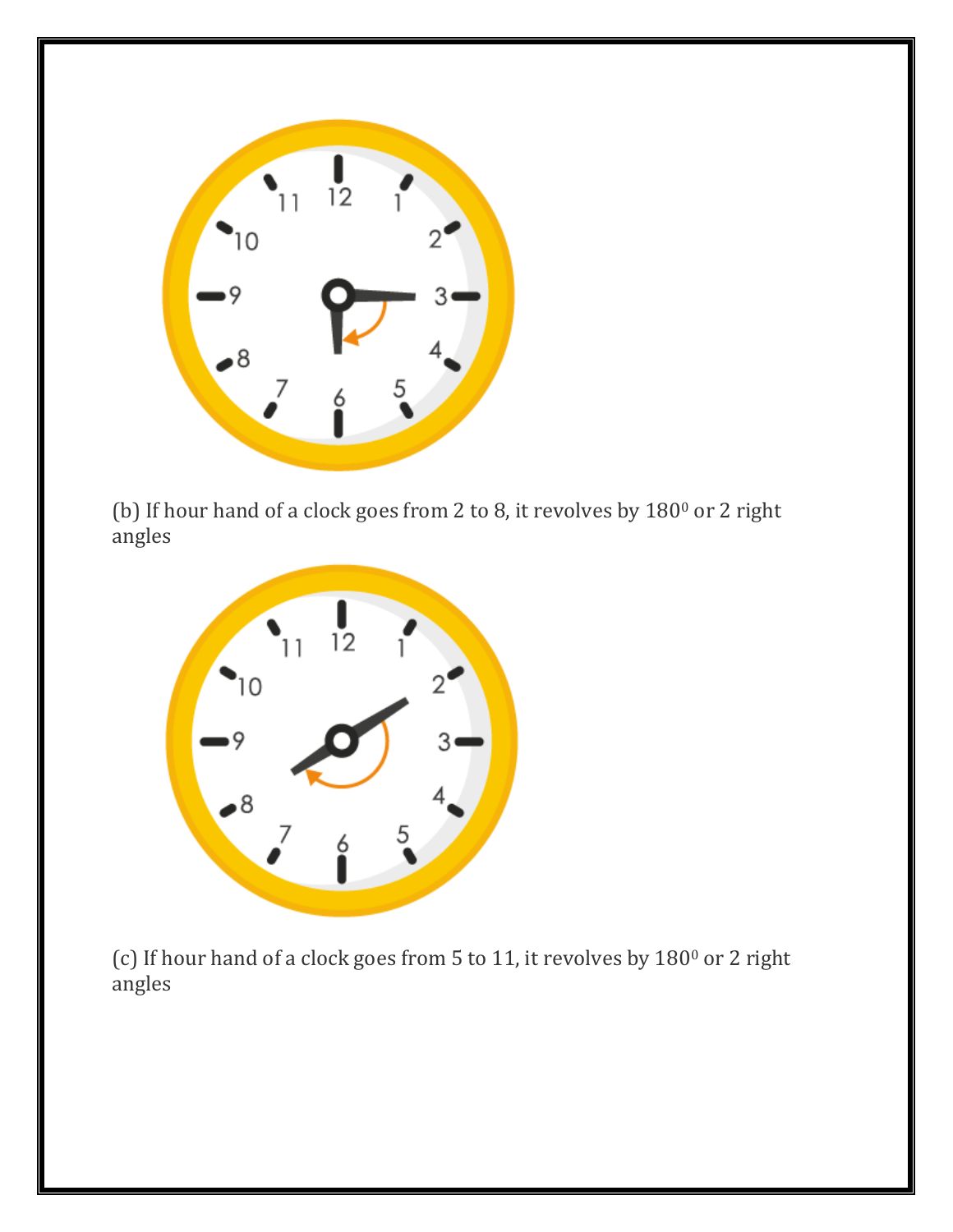

(d) If hour hand of a clock goes from 10 to 1, it revolves by  $90^{\circ}$  or 1 right angle



(e) If hour hand of a clock goes from 12 to 9, it revolves by 270<sup>0</sup> or 3 right angles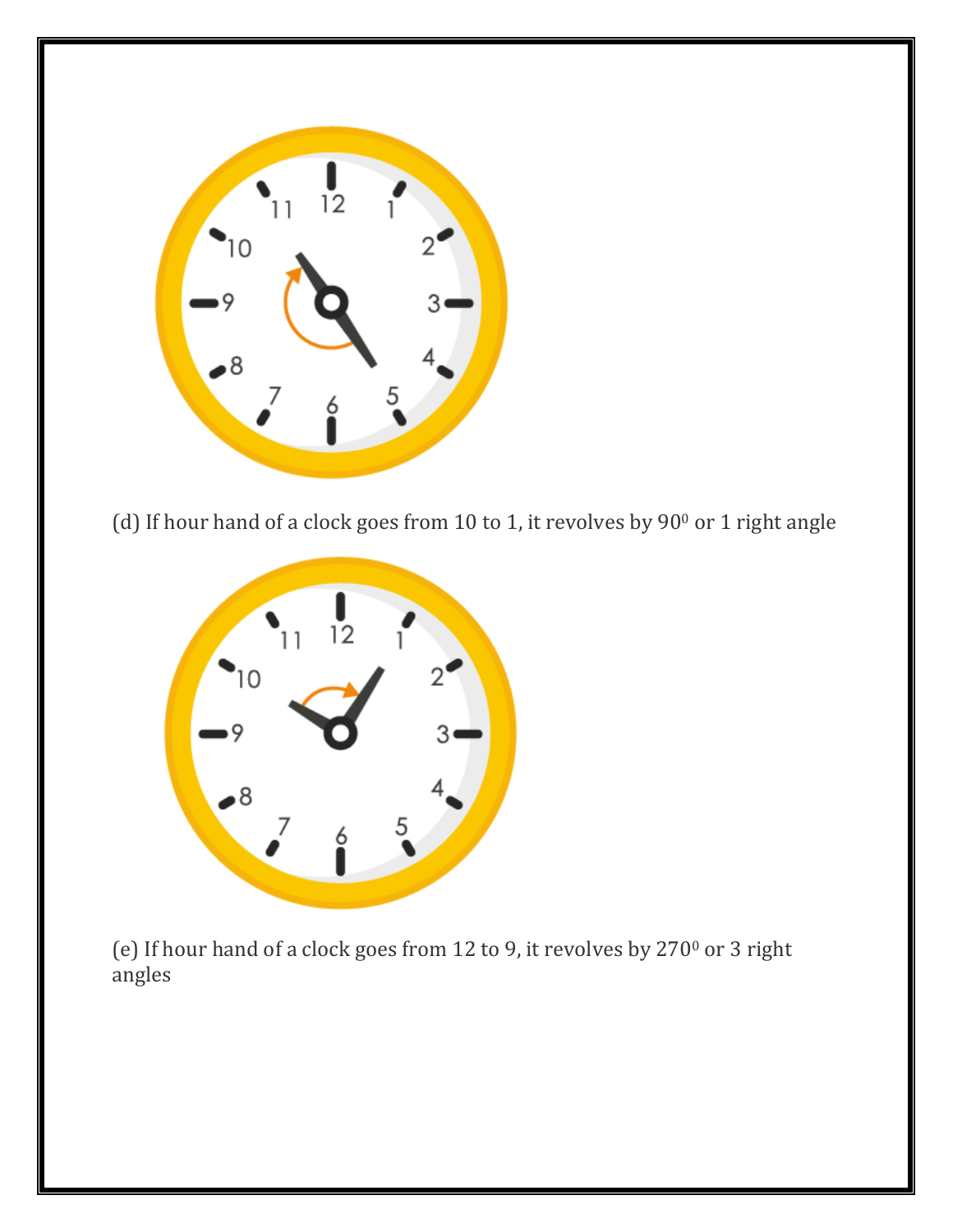

(f) If hour hand of a clock goes from 12 to 6, it revolves by  $180^{\circ}$  or 2 right angles



- **6. How many right angles do you make if you start facing**
- **(a) south and turn clockwise to west?**
- **(b) north and turn anti – clockwise to east?**
- **(c) west and turn to west?**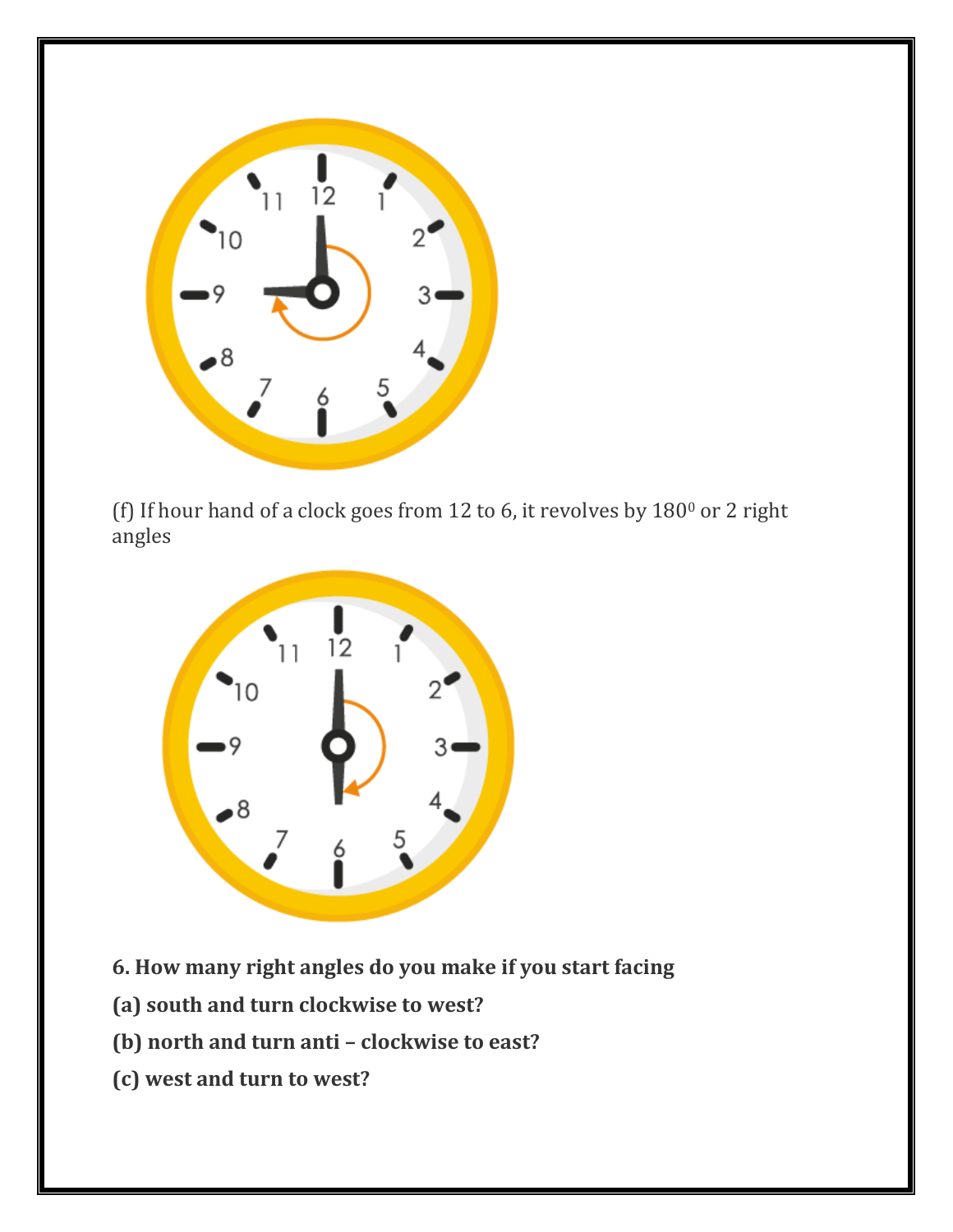# **(d) south and turn to north?**

#### **Solutions:**

By revolving one complete round in either clockwise or anti-clockwise direction, we will revolve by 360<sup>0</sup> and two adjacent directions are at 90<sup>0</sup> away from each other.

(a) If we start facing towards South and turn clockwise to West, we have to make one right angle



(b) If we start facing towards North and turn anti-clockwise to East, we have to make 3 right angles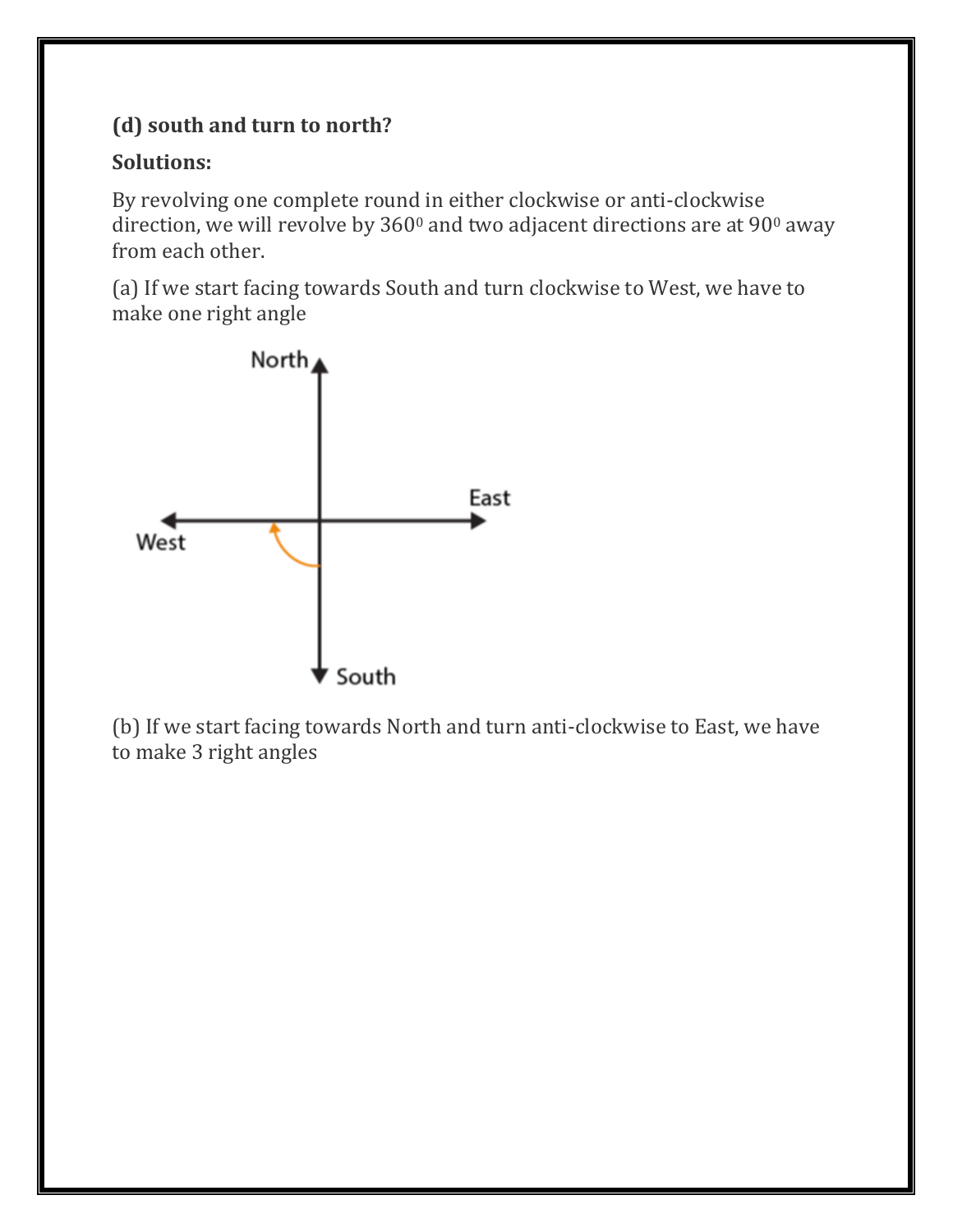

(c) If we start facing towards West and turn to West, we have to make one complete round or 4 right angles



(d) If we start facing towards South and turn to North, we have to make 2 right angles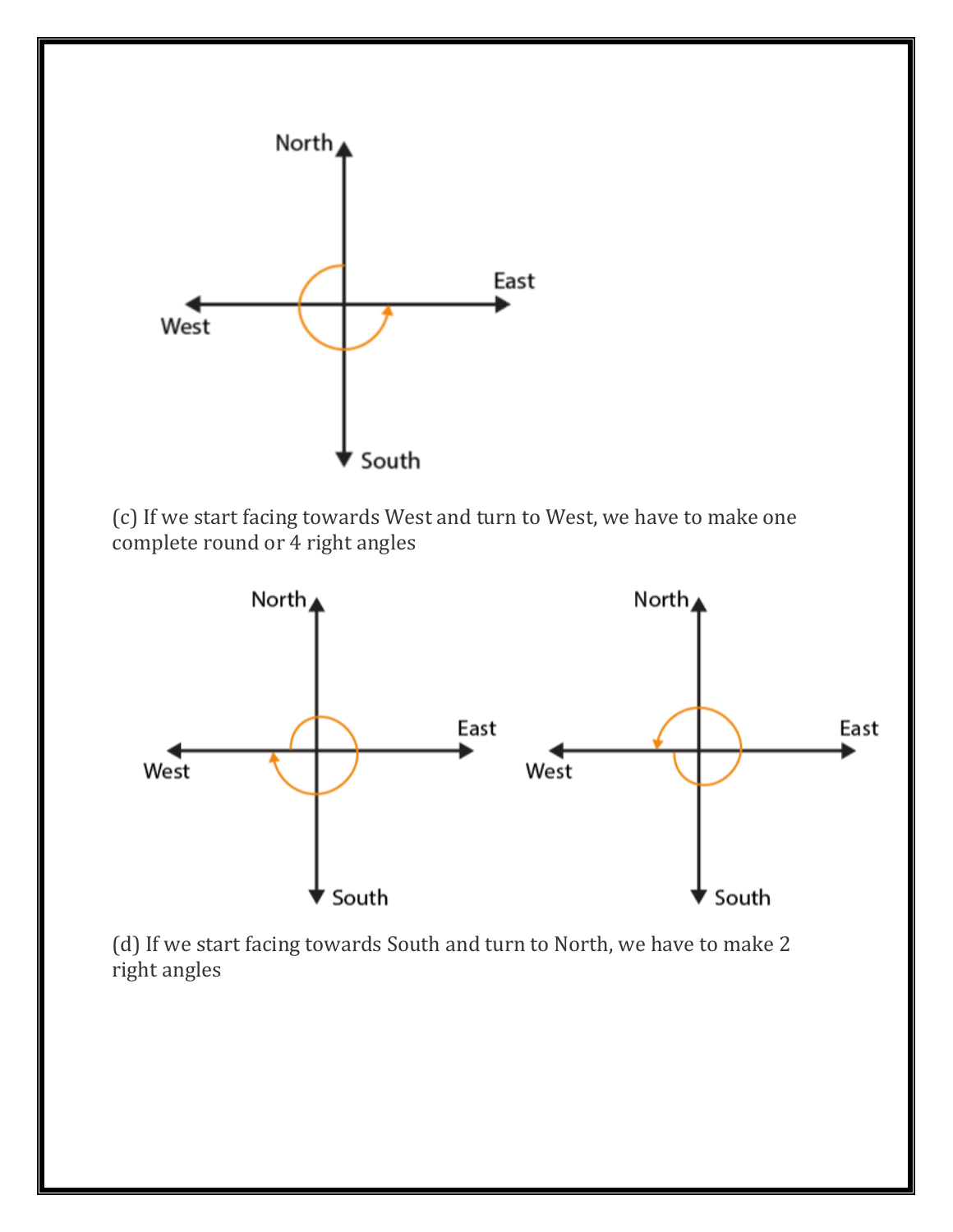

- **7. Where will the hour hand of a clock stop if it starts**
- **(a) from 6 and turns through 1 right angle?**
- **(b) from 8 and turns through 2 right angles?**
- **(c) from 10 and turns through 3 right angles?**
- **(d) from 7 and turns through 2 straight angles?**

### **Solutions:**

We know that in 1 complete revolution in either clockwise or anticlockwise direction, hour hand of a clock will rotate by  $360<sup>0</sup>$  or 4 right angles

(a) If hour hand of a clock starts from 6 and turns through 1 right angle, it will stop at 9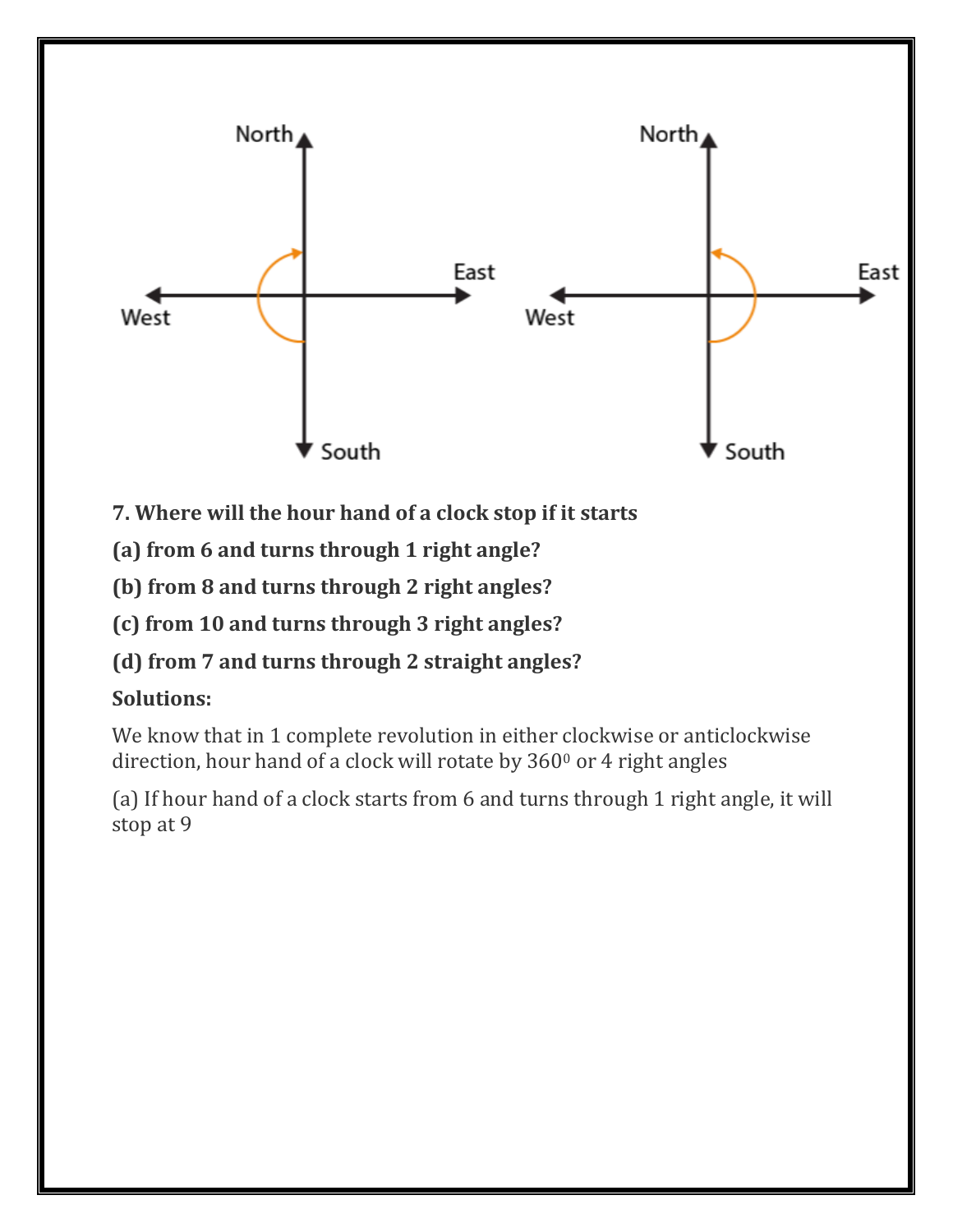

(b) If hour hand of a clock starts from 8 and turns through 2 right angles, it will stop at 2



(c) If hour hand of a clock starts from 10 and turns through 3 right angles, it will stop at 7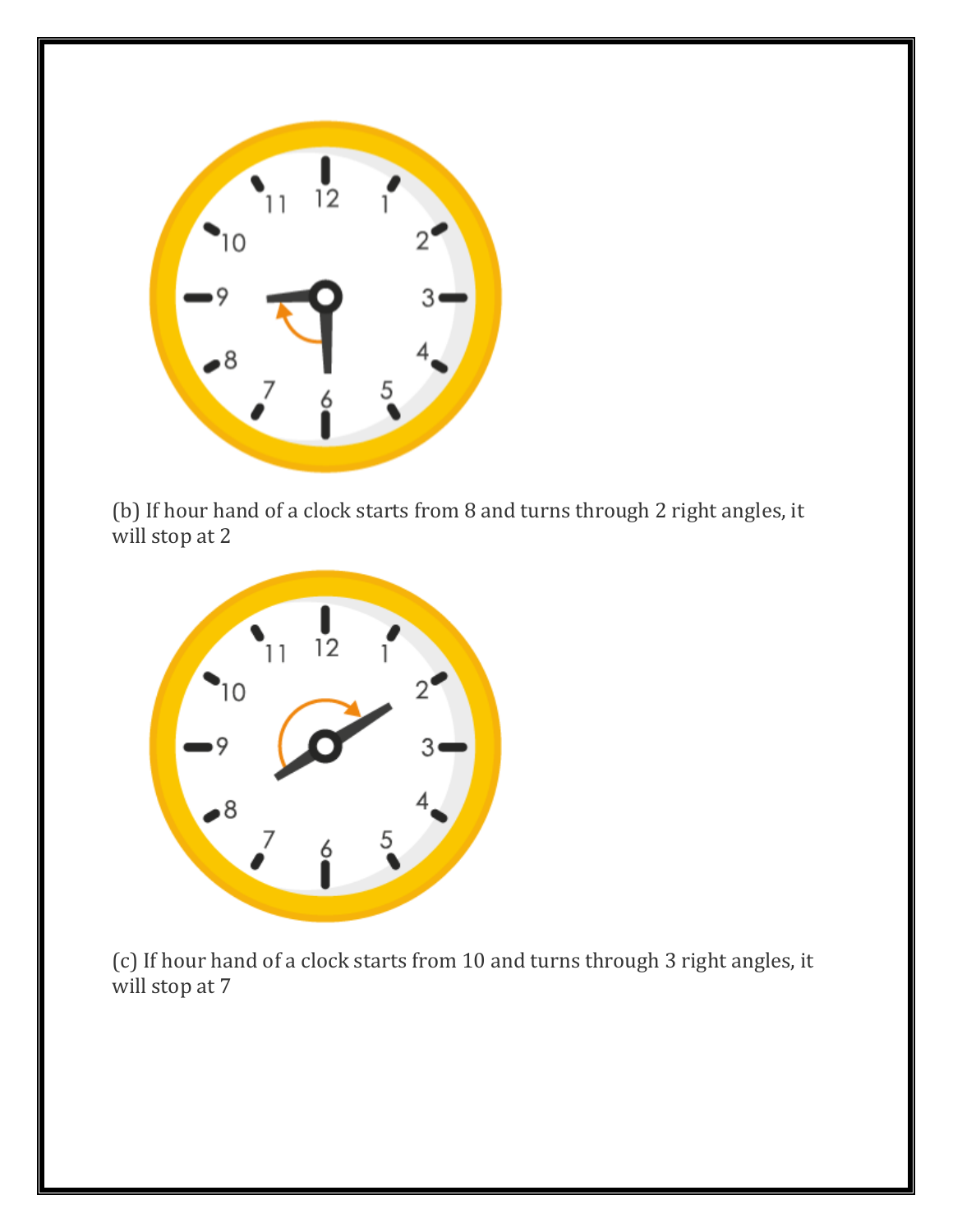

(d) If hour hand of a clock starts from 7 and turns through 2 straight angles, it will stop at 7



Exercise 5.3 page NO: 94

- **1. Match the following:**
- **(i) Straight angle (a) Less than one-fourth of a revolution**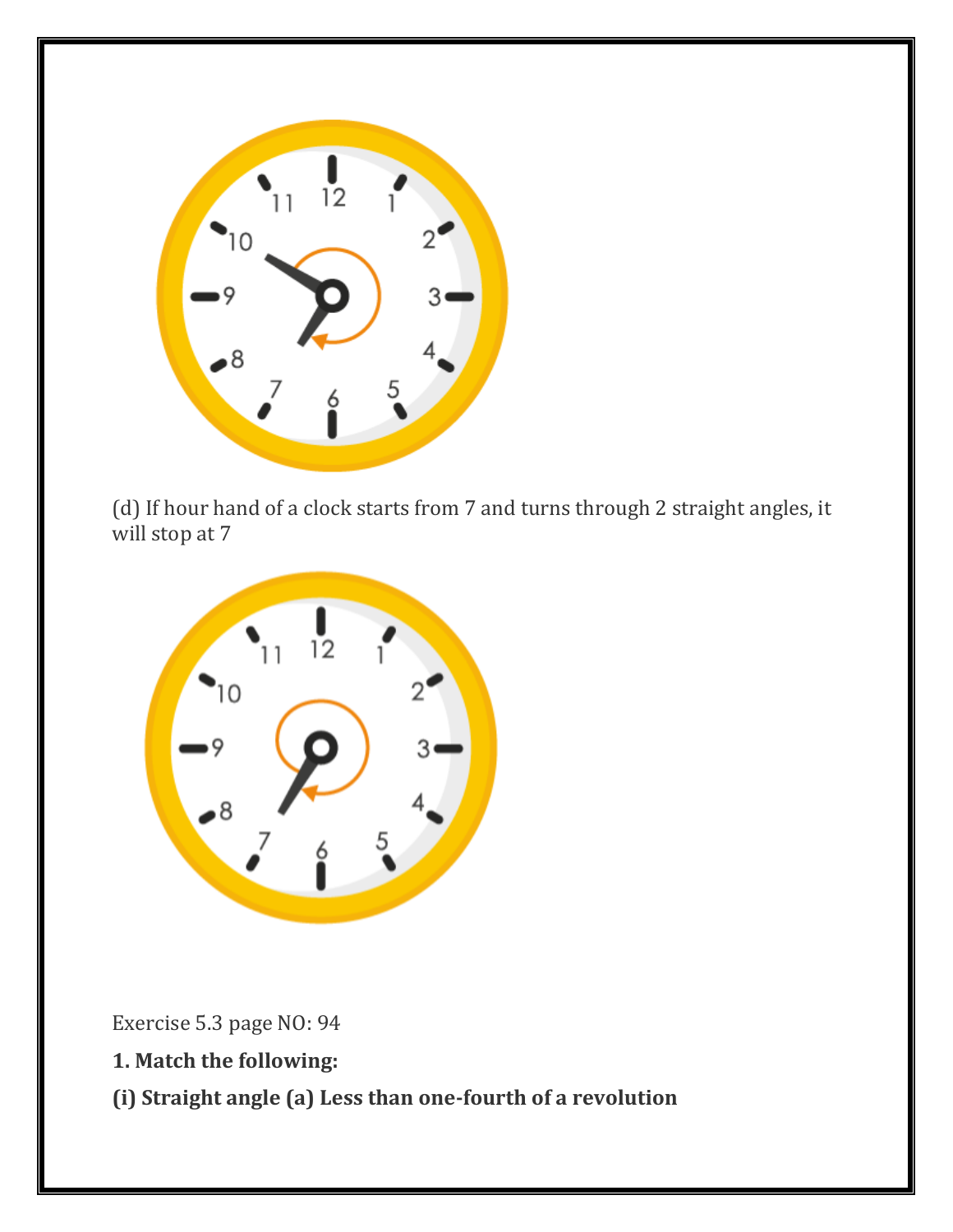**(ii) Right angle (b) More than half a revolution**

**(iii) Acute angle (c) Half of a revolution**

**(iv) Obtuse angle (d) One-fourth of a revolution**

**(v) Reflex angle (e) Between 1 / 4 and 1 / 2 of a revolution**

# **(f) One complete revolution**

# **Solutions:**

(i) Straight angle =  $180^{\circ}$  or half of a revolution

Hence, (c) is correct answer

(ii) Right angle =  $90^{\circ}$  or one-fourth of a revolution

Hence, (d) is correct answer

(iii) Acute angle = less than  $90^{\circ}$  or less than one-fourth of a revolution

Hence, (a) is correct answer

(iv) Obtuse angle = more than 90<sup>0</sup> but less than  $180^{\circ}$  or between 1 / 4 and 1 / 2 of a revolution

Hence, (e) is correct answer

(v) Reflex angle = more than  $180^{\circ}$  but less than  $360^{\circ}$  or more than half a revolution

Hence, (b) is correct answer

**2. Classify each one of the following angles as right, straight, acute, obtuse or reflex:**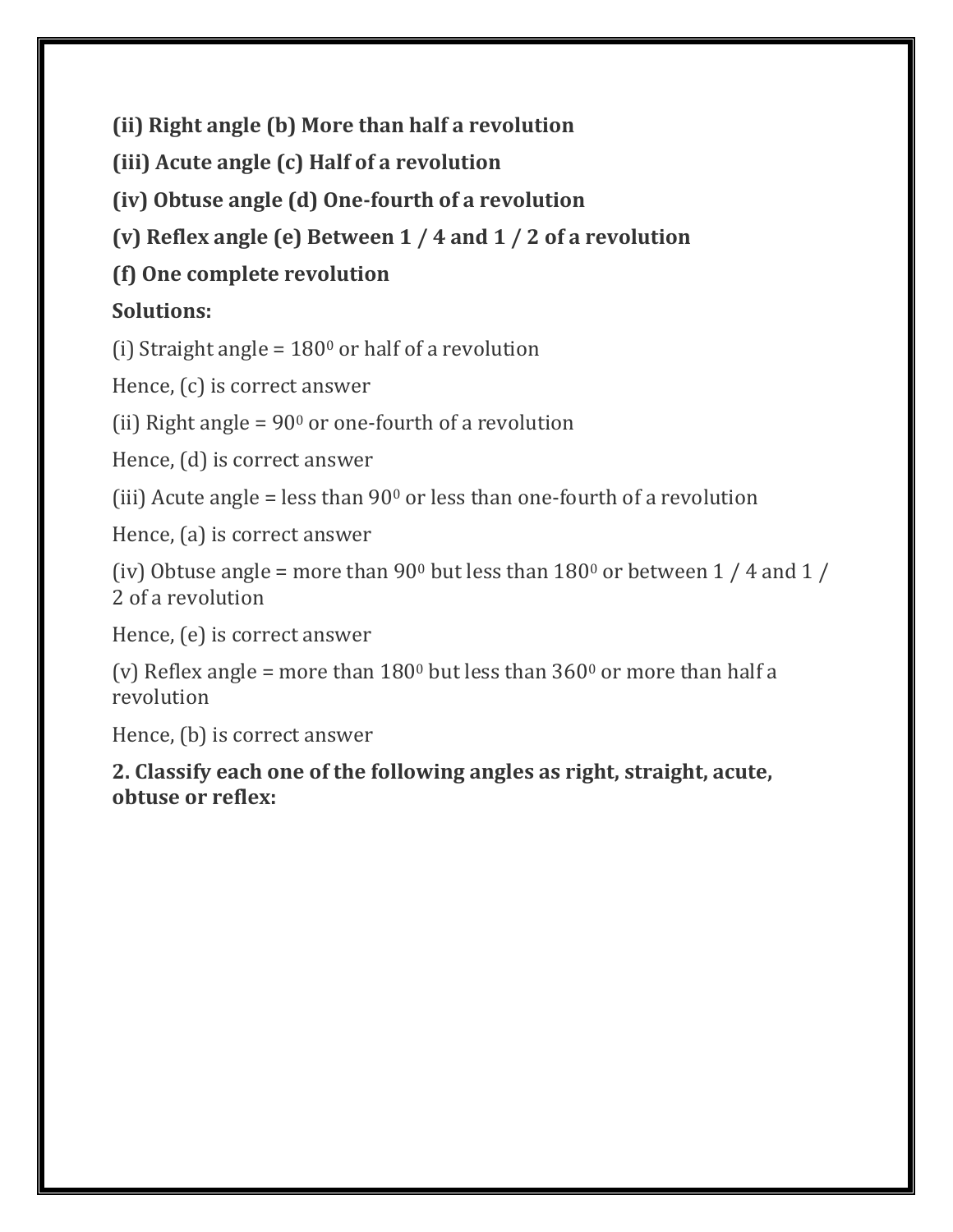

#### **Solutions:**

(i) The given angle is acute angle it measures less than  $90^{\circ}$ 

(ii) The given angle is obtuse angle as it measures more than 90<sup>0</sup> but less than 180<sup>0</sup>

(iii) The given angle is right angle as it measures  $90^{\circ}$ 

(iv) The given angle is reflex angle as it measures more than 180<sup>0</sup> but less than 360<sup>0</sup>

(v) The given angle is straight angle as it measures  $180^\circ$ 

(vi) The given angle is acute angle as it measures less than  $90^{\circ}$ 

Exercise 5.4 page no: 97

**1. What is the measure of**

**(i) a right angle?**

**(ii) a straight angle**

**Solutions:**

(i) The measure of a right angle is  $90^{\circ}$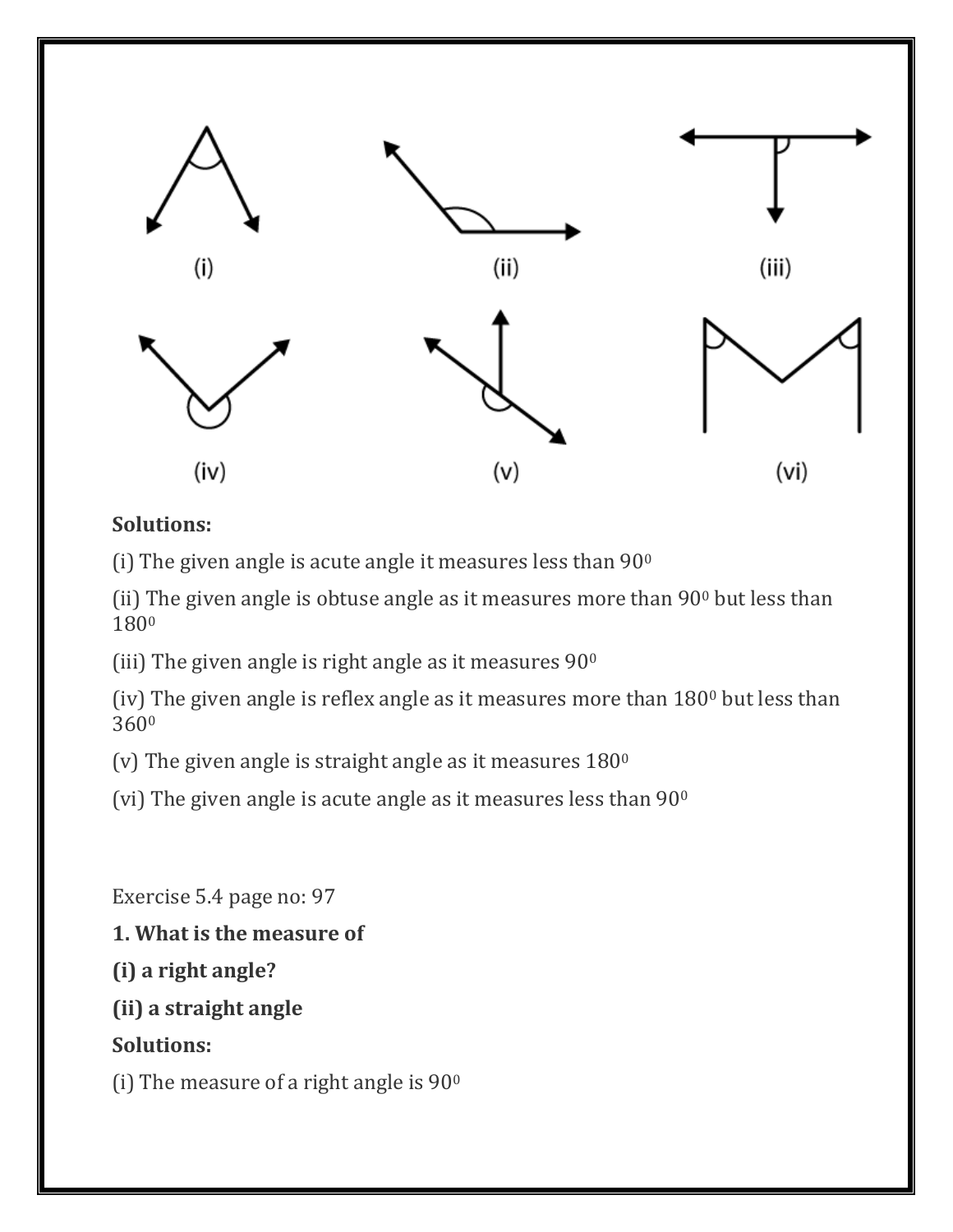(ii) The measure of a straight angle is  $180^\circ$ 

**2. Say True or False:**

**(a) The measure of an acute angle < 90<sup>0</sup>**

**(b) The measure of an obtuse angle < 90<sup>0</sup>**

**(c) The measure of a reflex angle > 180<sup>0</sup>**

**(d) The measure of one complete revolution = 360<sup>0</sup>**

**(e)** If **m**  $2A = 53^{\circ}$  and **m**  $2B = 35^{\circ}$ , then **m**  $2A > m$   $2B$ .

# **Solutions:**

**(a)** True, the measure of an acute angle is less than 90<sup>0</sup>

(b) False, the measure of an obtuse angle is more than 90 $^{\circ}$  but less than 180 $^{\circ}$ 

(c) True, the measure of a reflex angle is more than  $180^\circ$ 

(d) True, the measure of one complete revolution is  $360^\circ$ 

(e) True, ∠A is greater than ∠B

**3. Write down the measures of**

**(a) some acute angles**

**(b) some obtuse angles**

**(give at least two examples of each)**

# **Solutions:**

(a) The measures of an acute angle are 50<sup>0</sup>, 65<sup>0</sup>

(b) The measures of obtuse angle are  $110^{\circ}$ ,  $175^{\circ}$ 

**4. Measures the angles given below using the protractor and write down the measure.**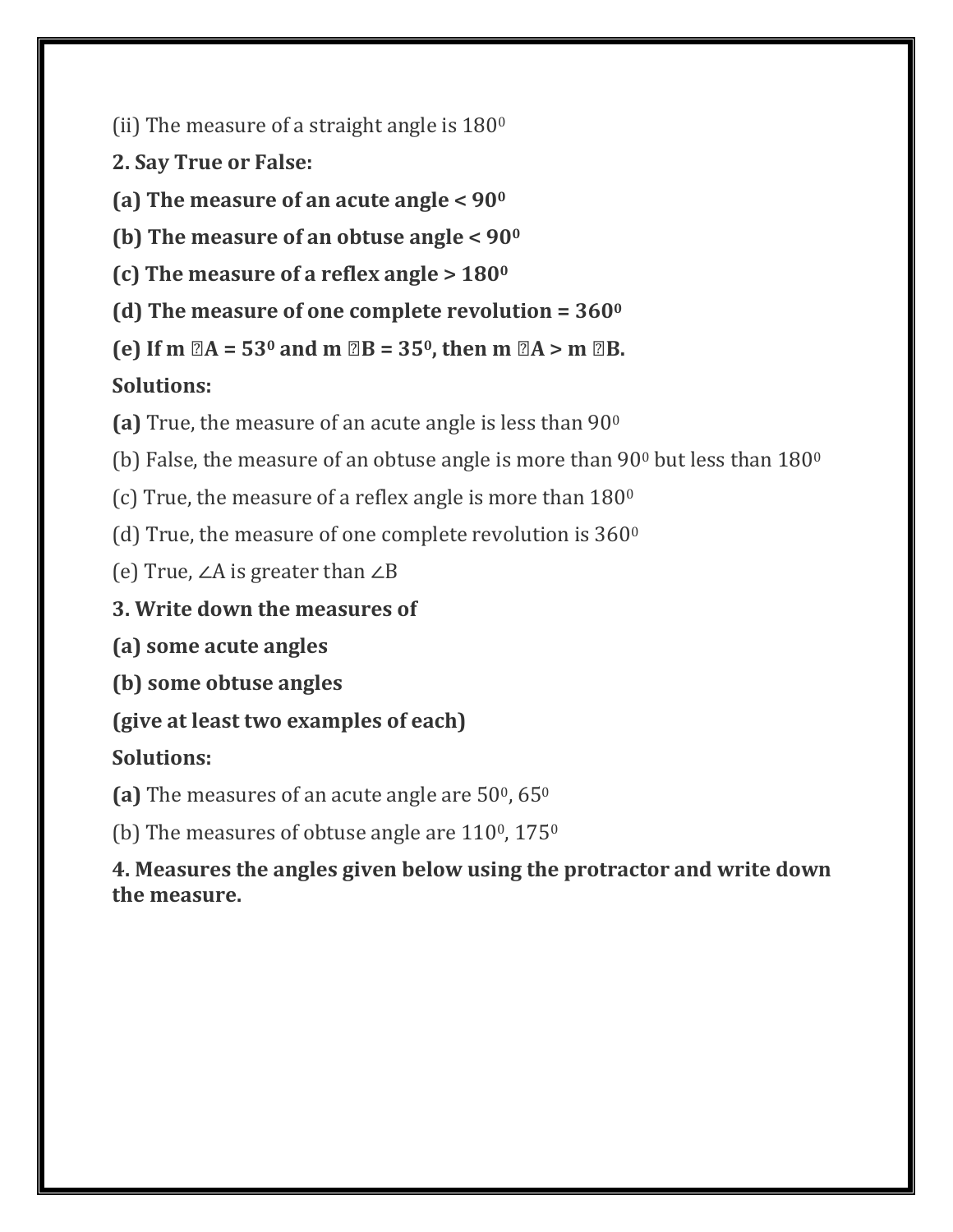

#### **Solutions:**

- **(a)** The measure of an angle is 45<sup>0</sup>
- (b) The measure of an angle is  $120^{\circ}$
- (c) The measure of an angle is  $90^{\circ}$

(d) The measures of an angles are  $60^{\circ}$ ,  $90^{\circ}$  and  $130^{\circ}$ 

**5. Which angle has a large measure? First estimate and then measure.**

**Measure of Angle A =**

**Measure of Angle B =**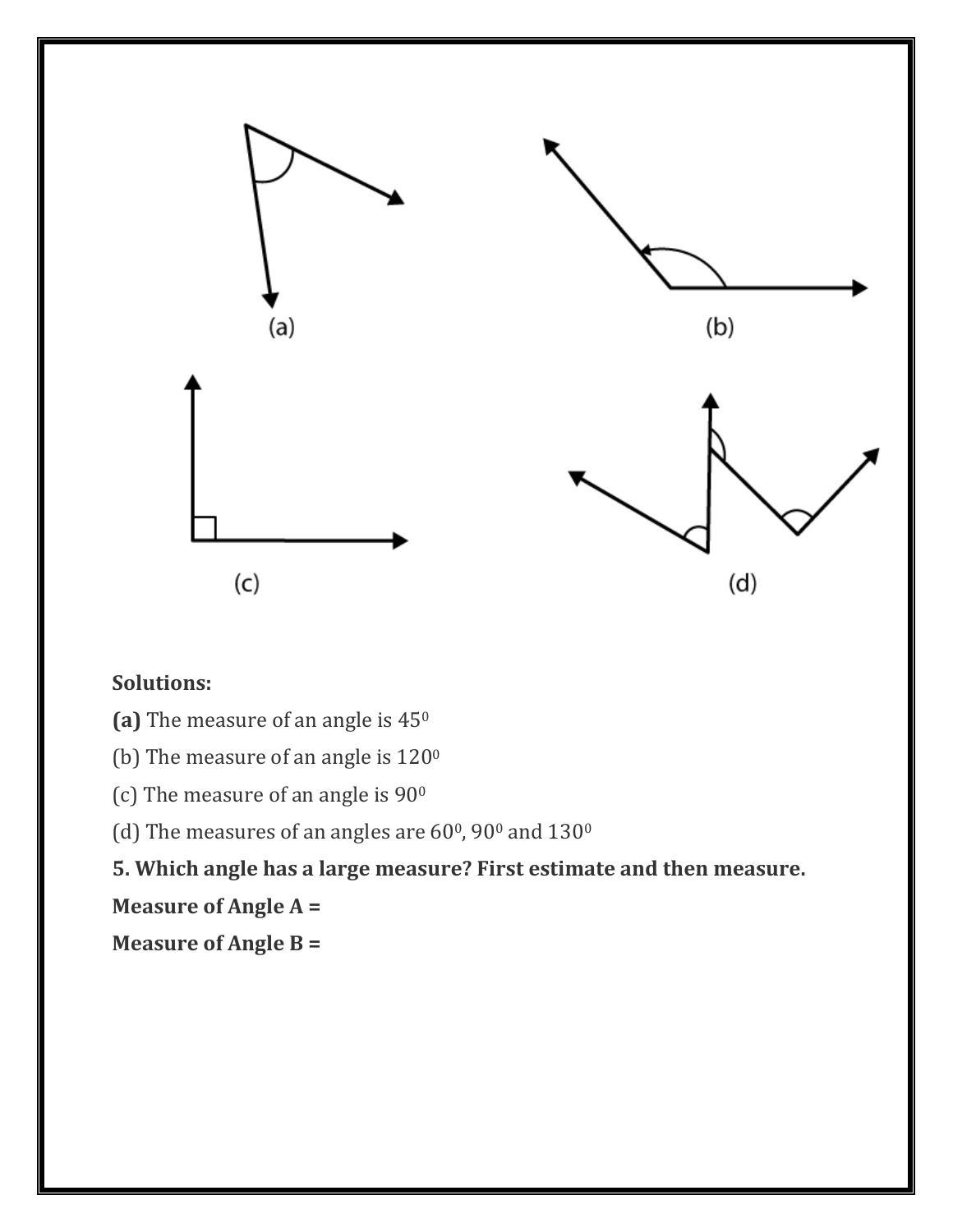



#### **Solutions:**

The measure of angle A is  $40^{\circ}$ 

The measure of angle B is 68<sup>0</sup>

∠B has a large measure than ∠A

**6. From these two angles which has larger measure? Estimate and then confirm by measuring them.**



#### **Solutions:**

The measures of these angles are  $45^{\circ}$  and  $55^{\circ}$ . Hence, angle shown in second figure is greater.

**7. Fill in the blanks with acute, obtuse, right or straight:**

**(a) An angle whose measure is less than that of a right angle is \_\_\_\_\_**

**(b) An angle whose measure is greater than that of a right angle is \_\_\_\_**

**(c) An angle whose measure is the sum of the measures of two right angles is \_\_\_\_\_\_\_**

**(d) When the sum of the measures of two angles is that of a right angle, then each one of them is \_\_\_\_\_**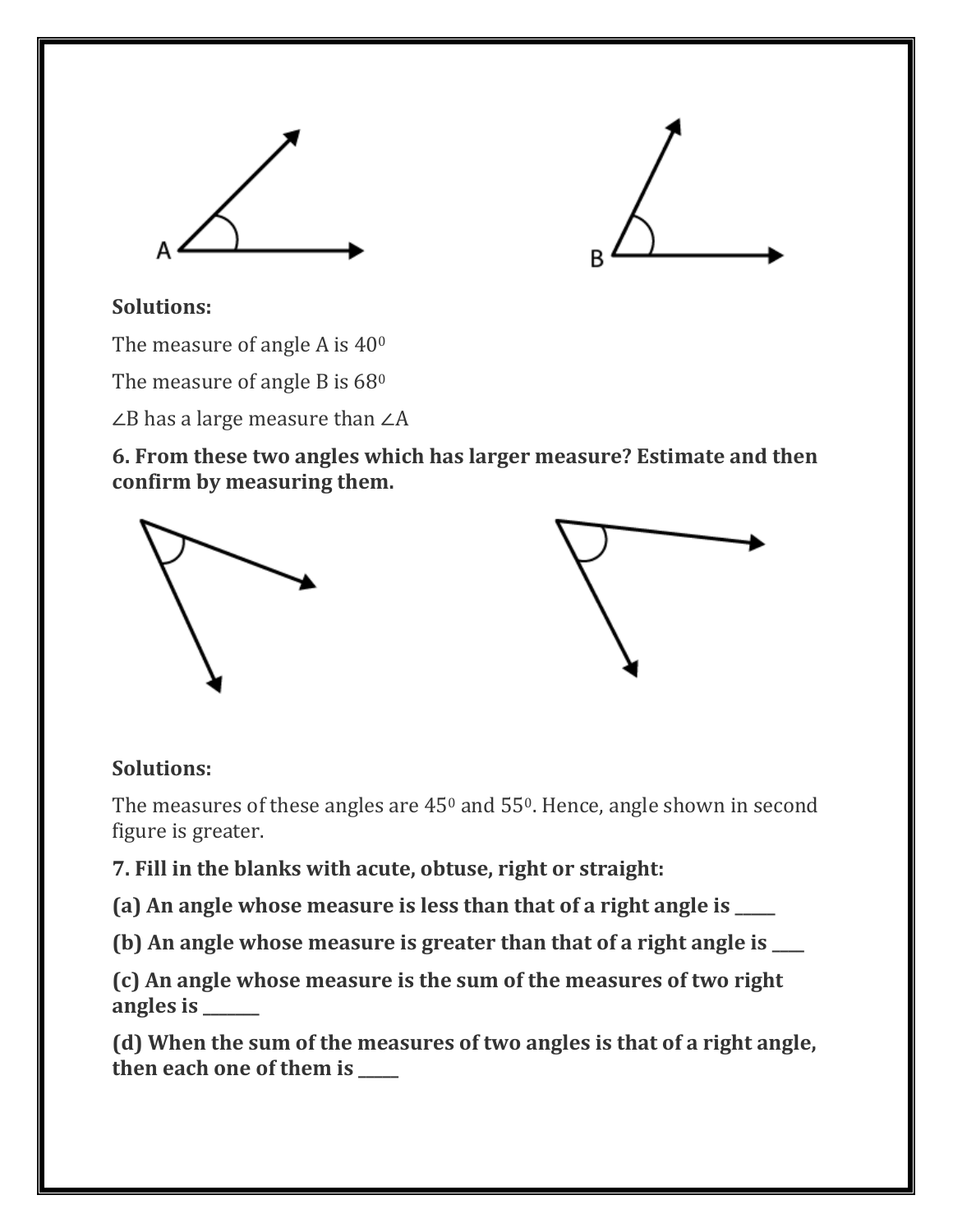#### **(e) When the sum of the measures of two angles is that of a straight angle and if one of them is acute then the other should be \_\_\_\_\_\_**

### **Solutions:**

**(a)** An angle whose measure is less than that of a right angle is acute angle

(b) An angle whose measure is greater than that of a right angle is obtuse angle (but less than 1800)

(c) An angle whose measure is the sum of the measures of two right angles is straight angle

(d) When the sum of the measures of two angles is that of a right angle, then each one of them is acute angle

(e) When the sum of the measures of two angles is that of a straight angle and if one of them is acute then the other should be obtuse angle.

**8. Find the measure of the angle shown in each figure. (First estimate with your eyes and then find the actual measure with a protractor).**



# **Solutions:**

The measures of the angles shown in above figure are  $40^{\circ}$ ,  $130^{\circ}$ ,  $65^{\circ}$  and  $135^{\circ}$ **9. Find the angle measure between the hands of the clock in each figure:**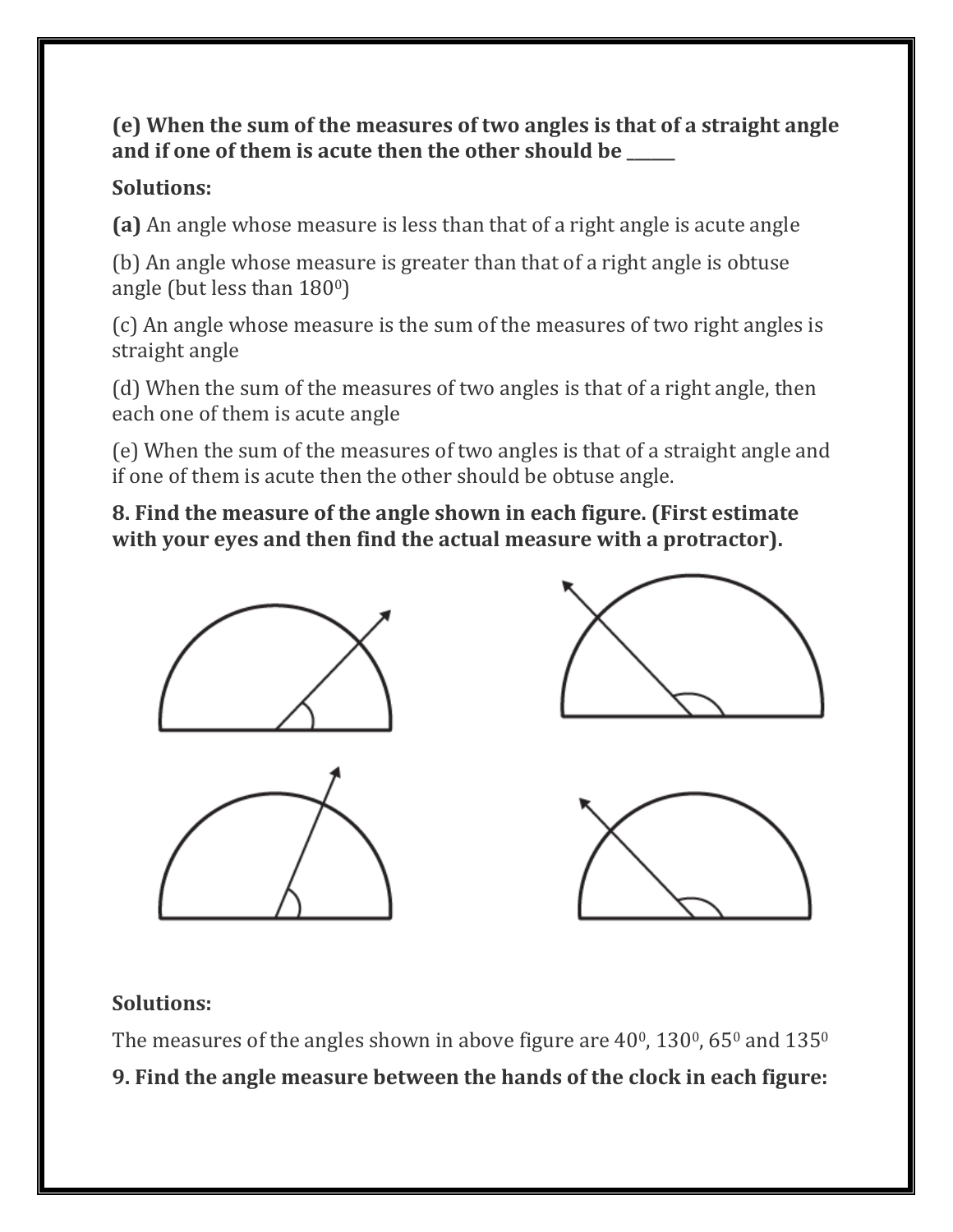

#### **Solutions:**

The angle measure between the hands of the clock are  $90^{\circ}$ ,  $30^{\circ}$  and  $180^{\circ}$ 

#### **10. Investigate**

**In the given figure, the angle measure 300. Look at the same figure through a magnifying glass. Does the angle becomes larger? Does the size of the angle change?**

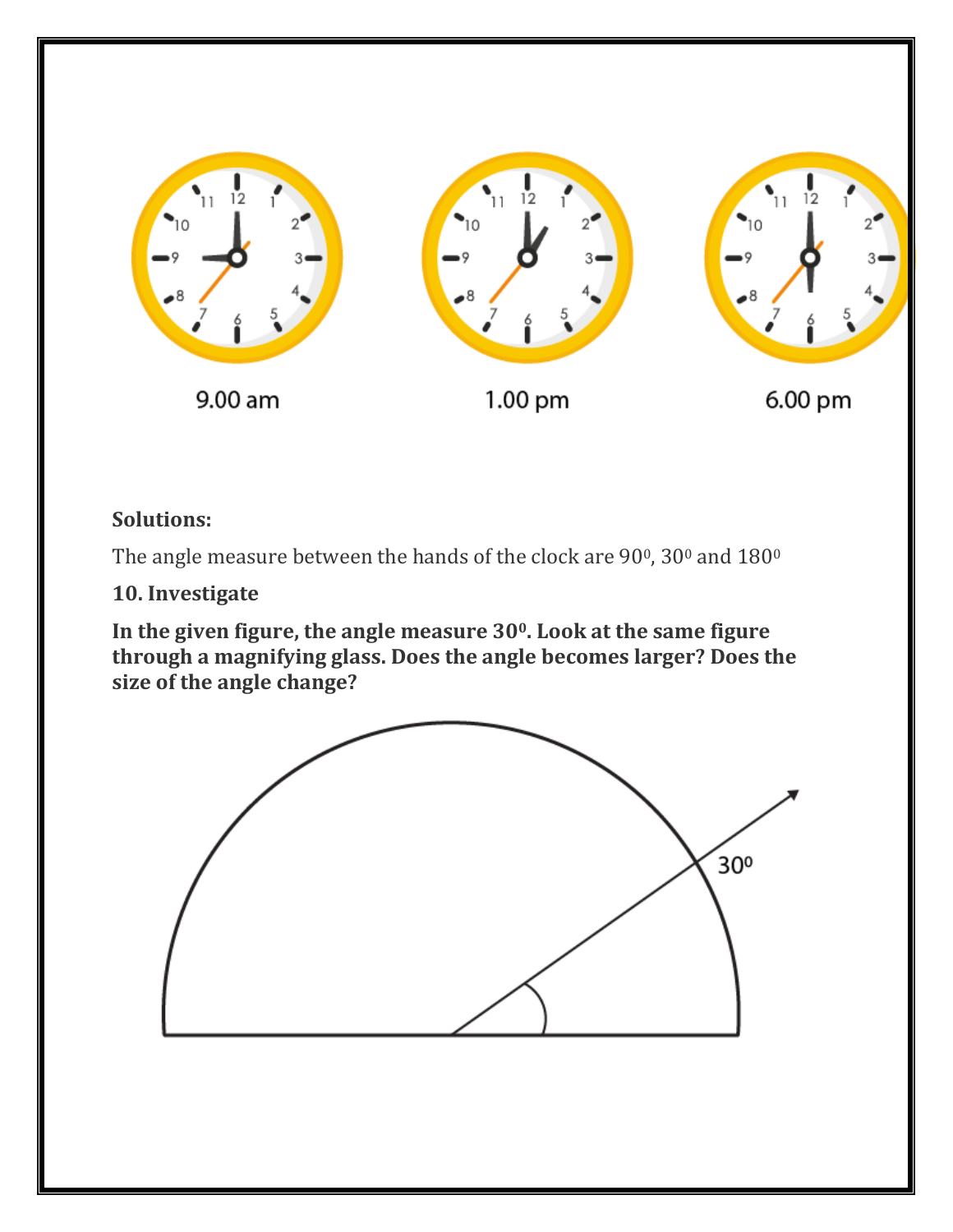### **Solutions:**

The measure of an angle will not change by viewing through a magnifying glass

# **11. Measure and classify each angle:**



| Angle        | Measure | Type |
|--------------|---------|------|
| $\angle AOB$ |         |      |
| $\angle AOC$ |         |      |
| $\angle BOC$ |         |      |
| $\angle$ DOC |         |      |
| $\angle$ DOA |         |      |
| $\angle$ DOB |         |      |

# **Solutions:**

| Angle | Measure<br>. | T <sub>VDP</sub><br>-<br>. .<br>$ -$ |
|-------|--------------|--------------------------------------|
|-------|--------------|--------------------------------------|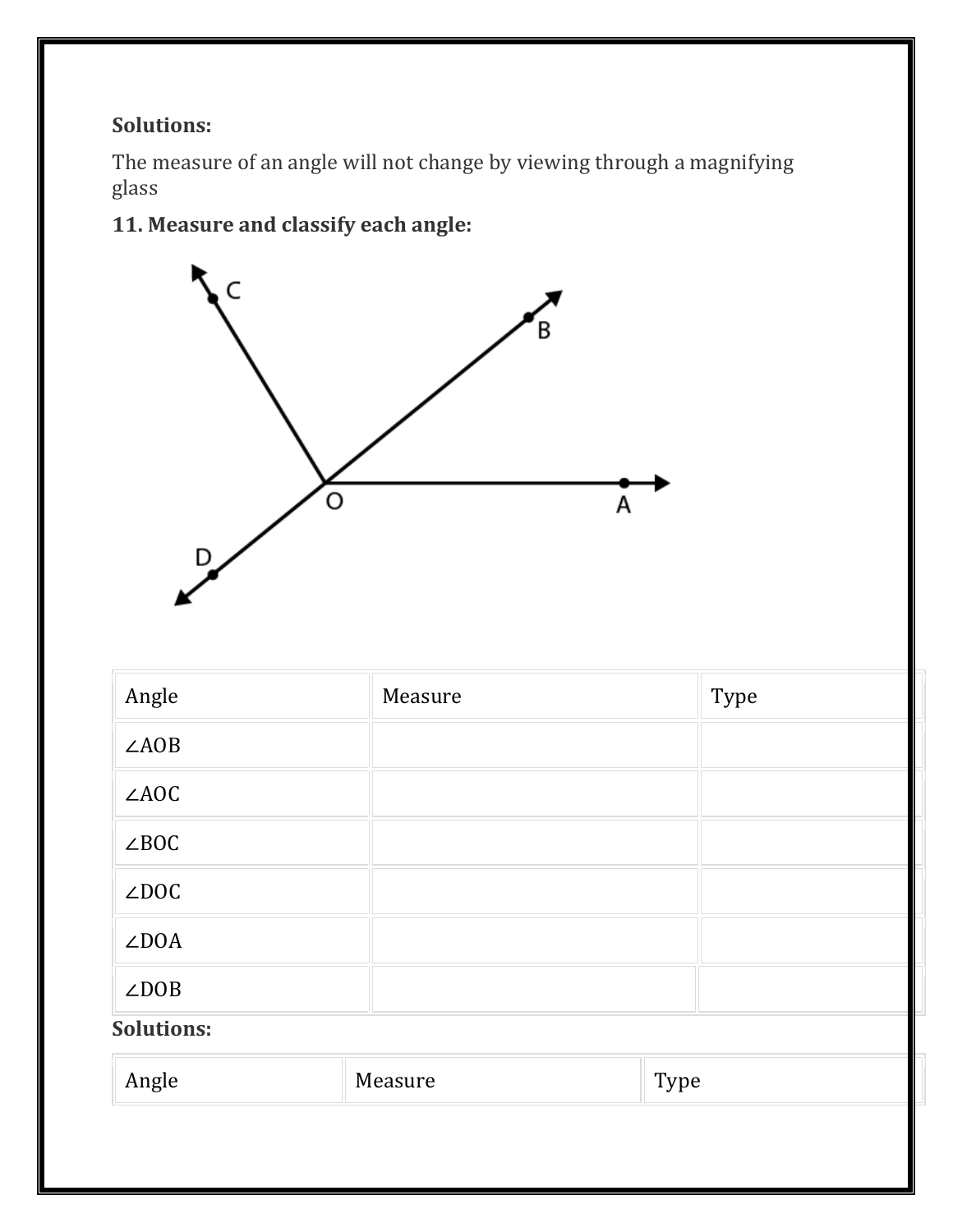| $\angle AOB$ | 40 <sup>0</sup> | Acute    |
|--------------|-----------------|----------|
| $\angle AOC$ | $125^{0}$       | Obtuse   |
| $\angle BOC$ | 850             | Acute    |
| $\angle$ DOC | 950             | Obtuse   |
| $\angle$ DOA | 1400            | Obtuse   |
| $\angle$ DOB | 1800            | Straight |

Exercise 5.5 page no: 100

**1. Which of the following are models for perpendicular lines:**

- **(a) The adjacent edges of a table top.**
- **(b) The lines of a railway track.**
- **(c) The line segments forming the letter 'L'.**
- **(d) The letter V.**

# **Solutions:**

(a) The adjacent edges of a table top are perpendicular to each other.

(b) The lines of a railway track are parallel to each other.

(c) The line segments forming the letter 'L' are perpendicular to each other

(d) The sides of letter V are inclined forming an acute angle.

Therefore (a) and (c) are models for perpendicular lines.

**2.** Let  $\overline{PQ}$  be the perpendicular to the line segment  $\overline{XY}$ . Let  $\overline{PQ}$  and  $\overline{XY}$  intersect in the point A. What is the measure of **<b>z**PAY? **Solutions:**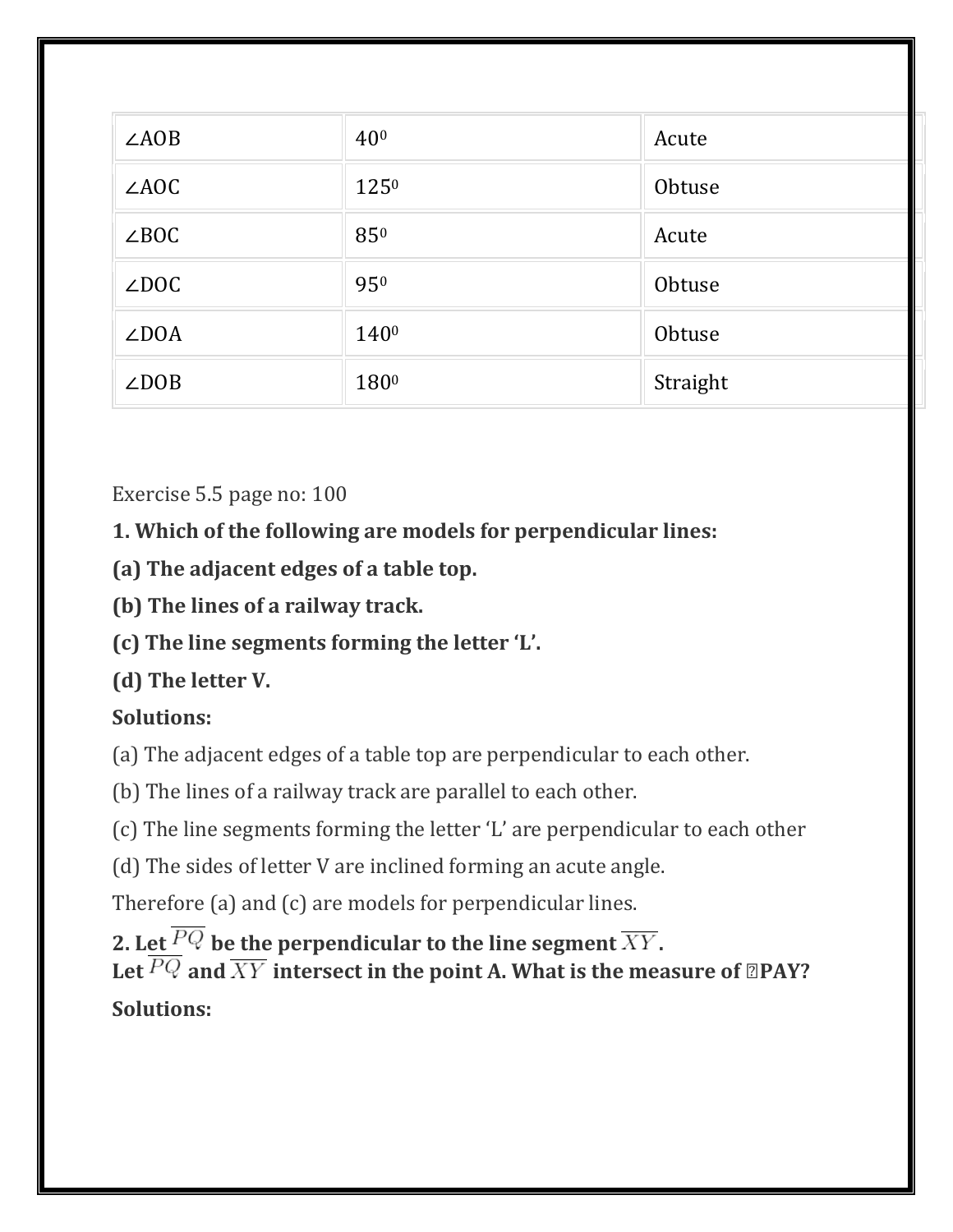

From the figure it is clear that the measure of ∠PAY is 90<sup>0</sup>

#### **3. There are two set squares in your box. What are the measures of the angles that are formed at their corners? Do they have any angle measure that is common?**

# **Solutions:**

The measure of angles in one set square are  $30^0$ ,  $60^0$  and  $90^0$ 

The other set square has a measure of angles  $45^{\circ}$ ,  $45^{\circ}$  and  $90^{\circ}$ 

Yes, the angle of measure 90<sup>0</sup> is common in between them

# **4. Study the diagram. The line l is perpendicular to line m**

**(a) Is CE = EG?**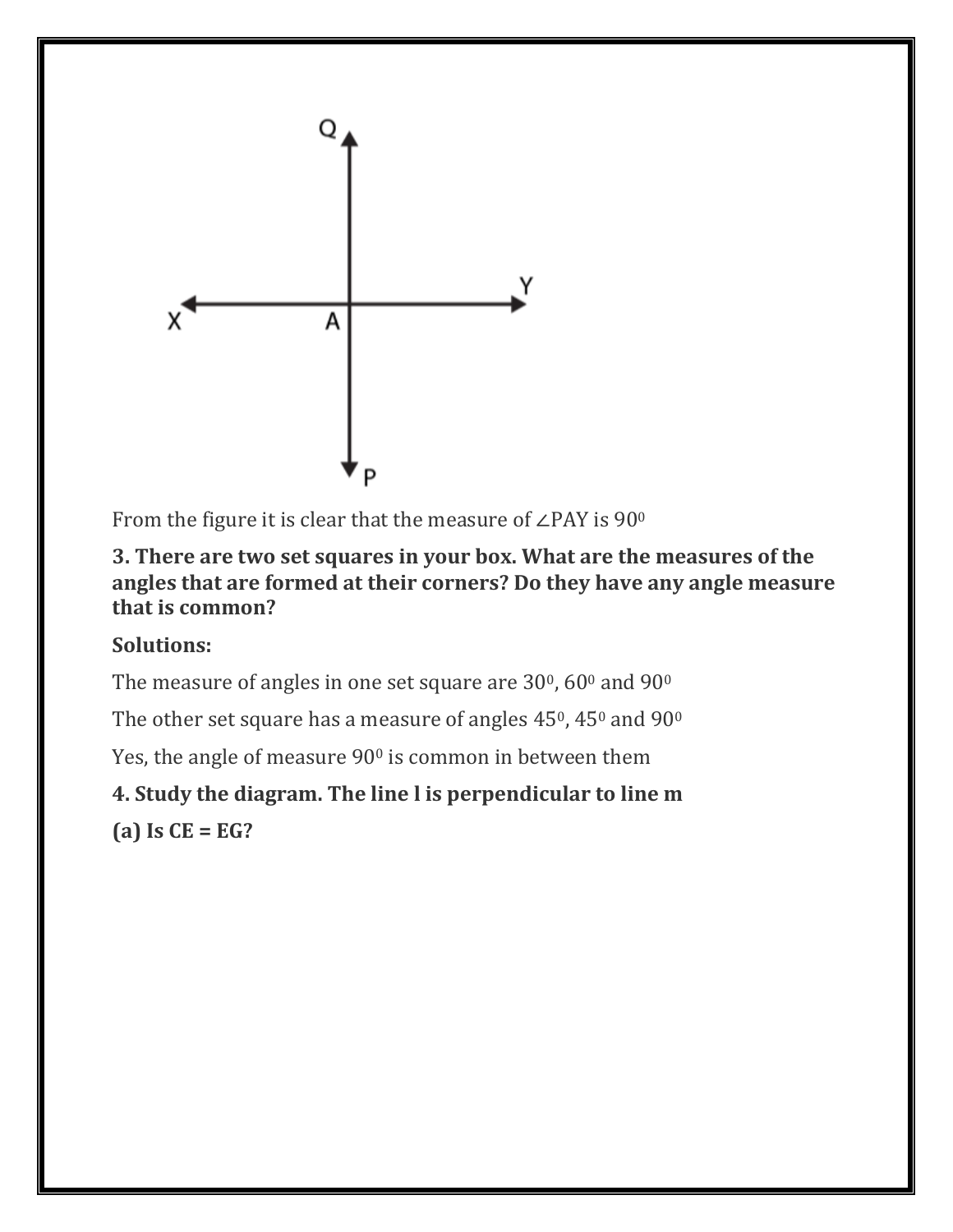

**(b) Does PE bisect CG?**

**(c) Identify any two line segments for which PE is the perpendicular bisector.**

- **(d) Are these true?**
- **(i) AC > FG**
- **(ii) CD = GH**
- **(iii) BC < EH.**

#### **Solutions:**

(a) Yes, since,  $CE = 2$  units and  $EG = 2$  units respectively

(b) Yes. Since, CE = EG as both are of 2 units. Hence PE bisect CG

```
(c) \overline{BH} and \overline{DF} are the line segments for which PE is the perpendicular
bisector
```
(d) (i) True. Since  $AC = 2$  units and  $FG = 1$  unit

- ∴ AC > FG
- (ii) True because both are of 1 unit

(iii) True. Since,  $BC = 1$  unit and  $EH = 3$  units

∴ BC < EH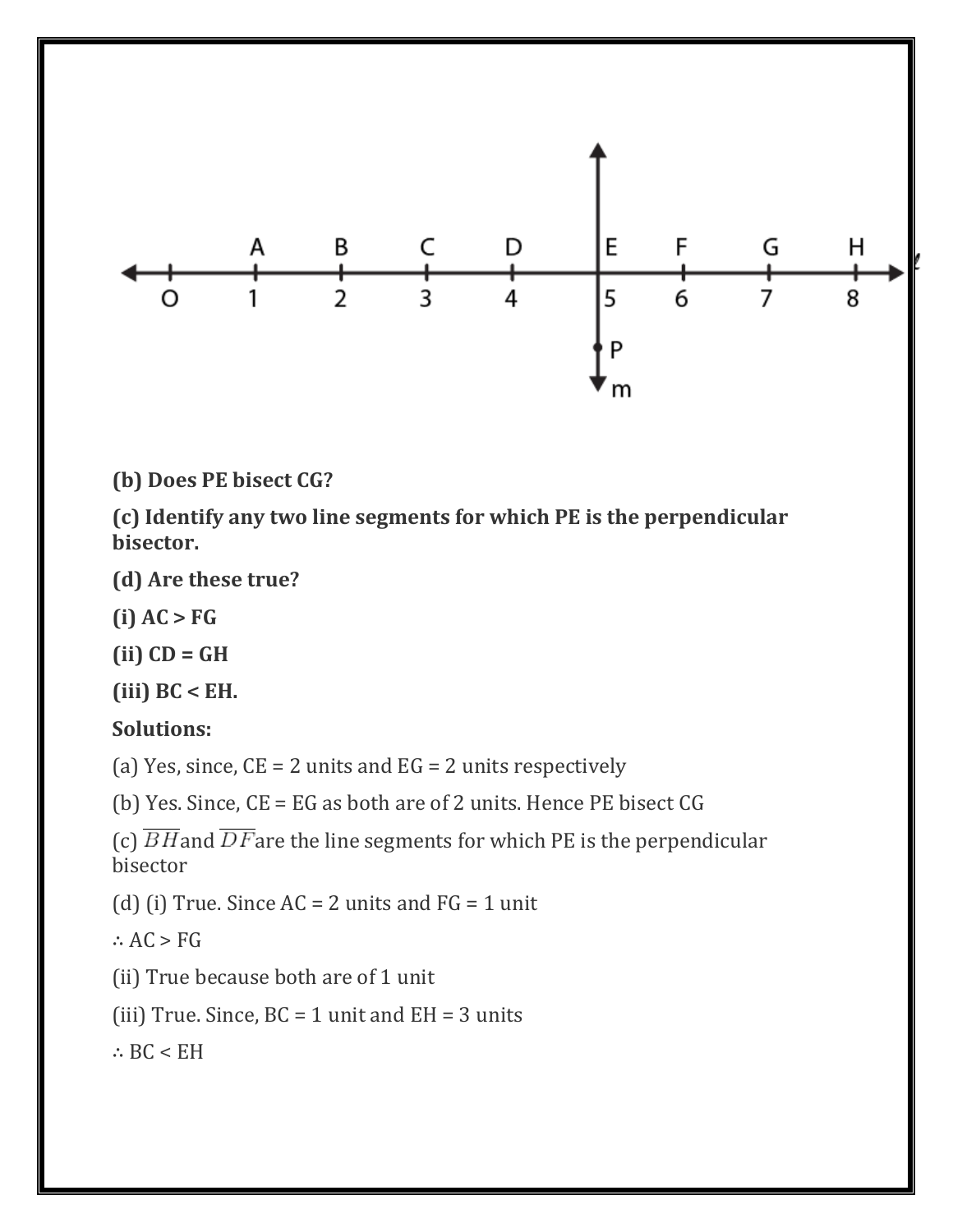Exercise 5.6 page no: 103

**1. Name the types of following triangles:**

- **(a) Triangle with lengths of sides 7 cm, 8 cm and 9 cm.**
- **(b) ∆ABC with AB = 8.7 cm, AC = 7 cm and BC = 6 cm.**
- $(c)$   $\triangle PQR$  such that  $PQ = QR = PR = 5$  cm.
- **(d)**  $\triangle DEF$  with  $\Box D = 90^{\circ}$
- **(e) ∆XYZ with ∠Y = 90° and XY = YZ.**
- **(f)**  $\Delta LMN$  with  $\mathbb{Z}L = 30^\circ$ ,  $\mathbb{Z}M = 70^\circ$  and  $\mathbb{Z}N = 80^\circ$ .

#### **Solutions:**

|  |  |  | (a) Scalene triangle |  |
|--|--|--|----------------------|--|
|--|--|--|----------------------|--|

- (b) Scalene triangle
- (c) Equilateral triangle
- (d) Right angled triangle
- (e) Right angled isosceles triangle
- (f) Acute angled triangle
- **2. Match the following:**

#### **Measures of Triangle Type of Triangle**

| (i) 3 sides of equal length<br><b>Scalene</b>                 | (a) |
|---------------------------------------------------------------|-----|
| (ii) 2 sides of equal length<br><b>Isosceles right angled</b> | (b) |
| (iii) All sides are of different length<br>Obtuse angled      | (c) |
| (iv) 3 acute angles<br><b>Right angled</b>                    | (d) |
| (v) 1 right angle<br><b>Equilateral</b>                       | (e) |
| (vi) 1 obtuse angle<br><b>Acute angled</b>                    | (f) |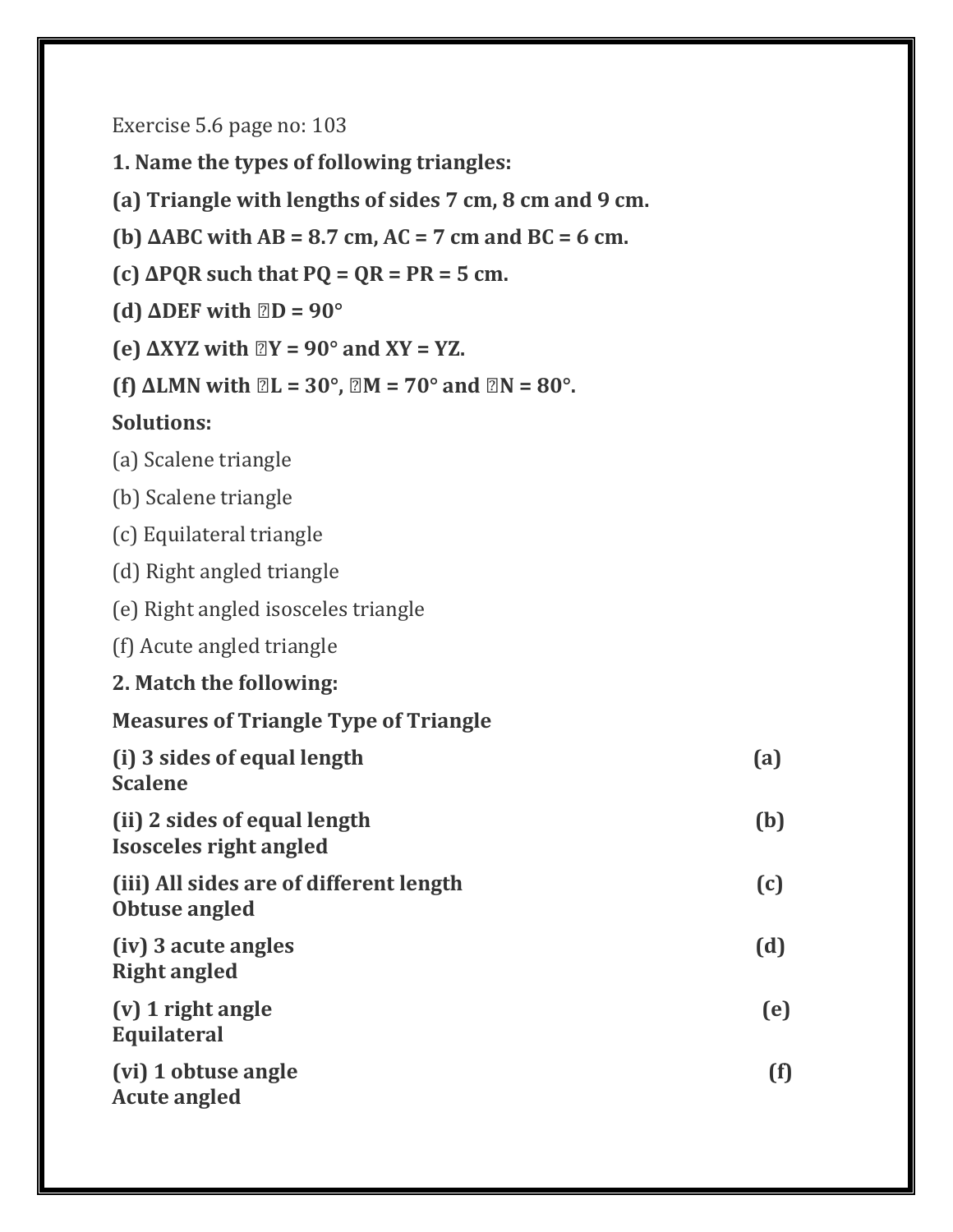### **(vii) 1 right angle with two sides of equal length (g) Isosceles**

### **Solutions:**

(i) Equilateral triangle

- (ii) Isosceles triangle
- (iii) Scalene triangle
- (iv) Acute angled triangle
- (v) Right angled triangle
- (vi) Obtuse angled triangle

(vii) Isosceles right angled triangle

**3. Name each of the following triangles in two different ways: (you may judge the nature of the angle by observation)**



**Solutions:**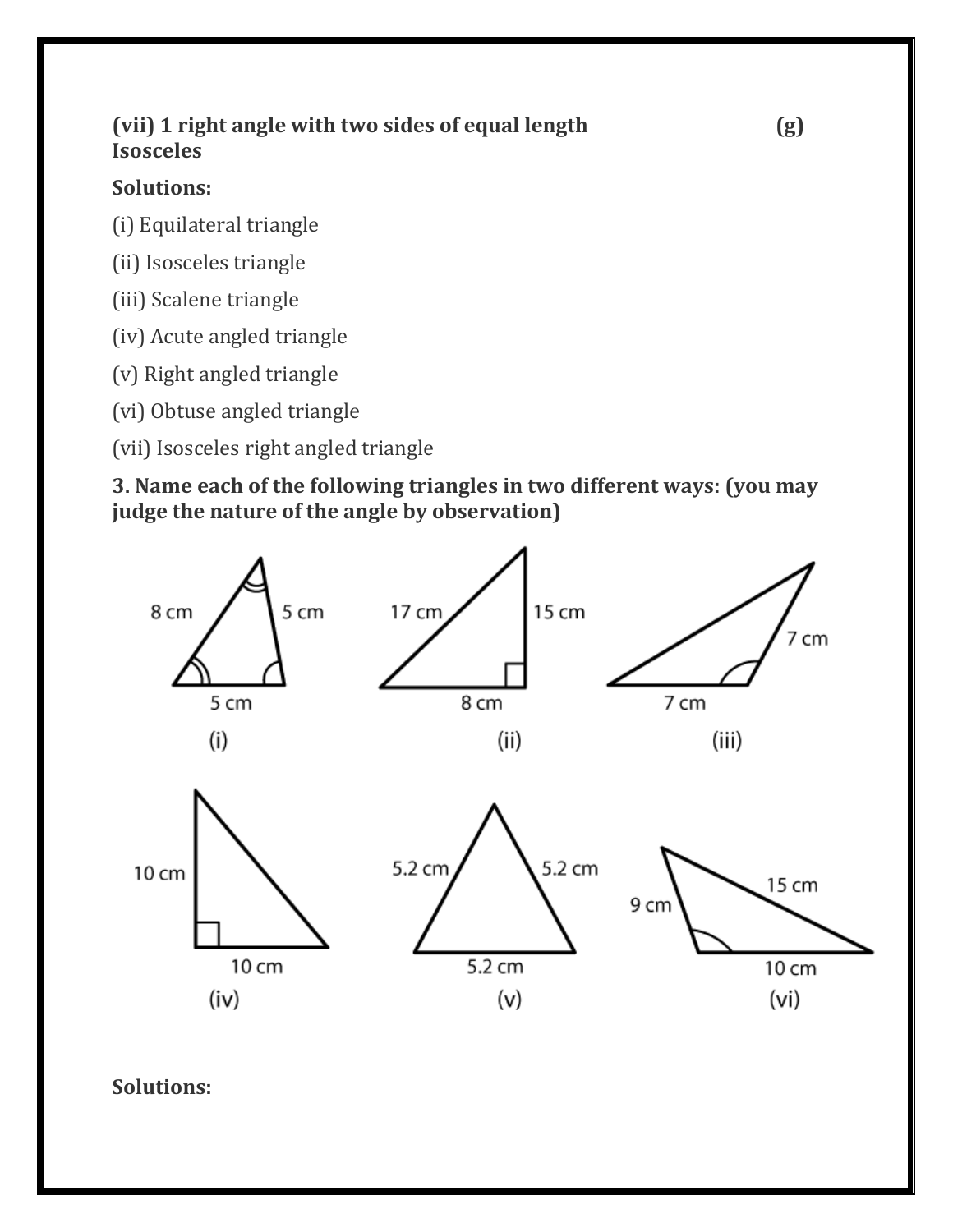**(i)** Acute angled and isosceles triangle

- (ii) Right angled and scalene triangle
- (iii) Obtuse angled and isosceles triangle
- (iv) Right angled and isosceles triangle
- (v) Equilateral and acute angled triangle
- (vi) Obtuse angled and scalene triangle

#### **4. Try to construct triangles using match sticks. Some are shown here. Can you make a triangle with**

- **(a) 3 matchsticks?**
- **(b) 4 matchsticks?**
- **(c) 5 matchsticks?**
- **(d) 6 matchsticks?**

**(Remember you have to use all the available matchsticks in each case)**

**Name the type of triangle in each case. If you cannot make a triangle, think of reasons for it**

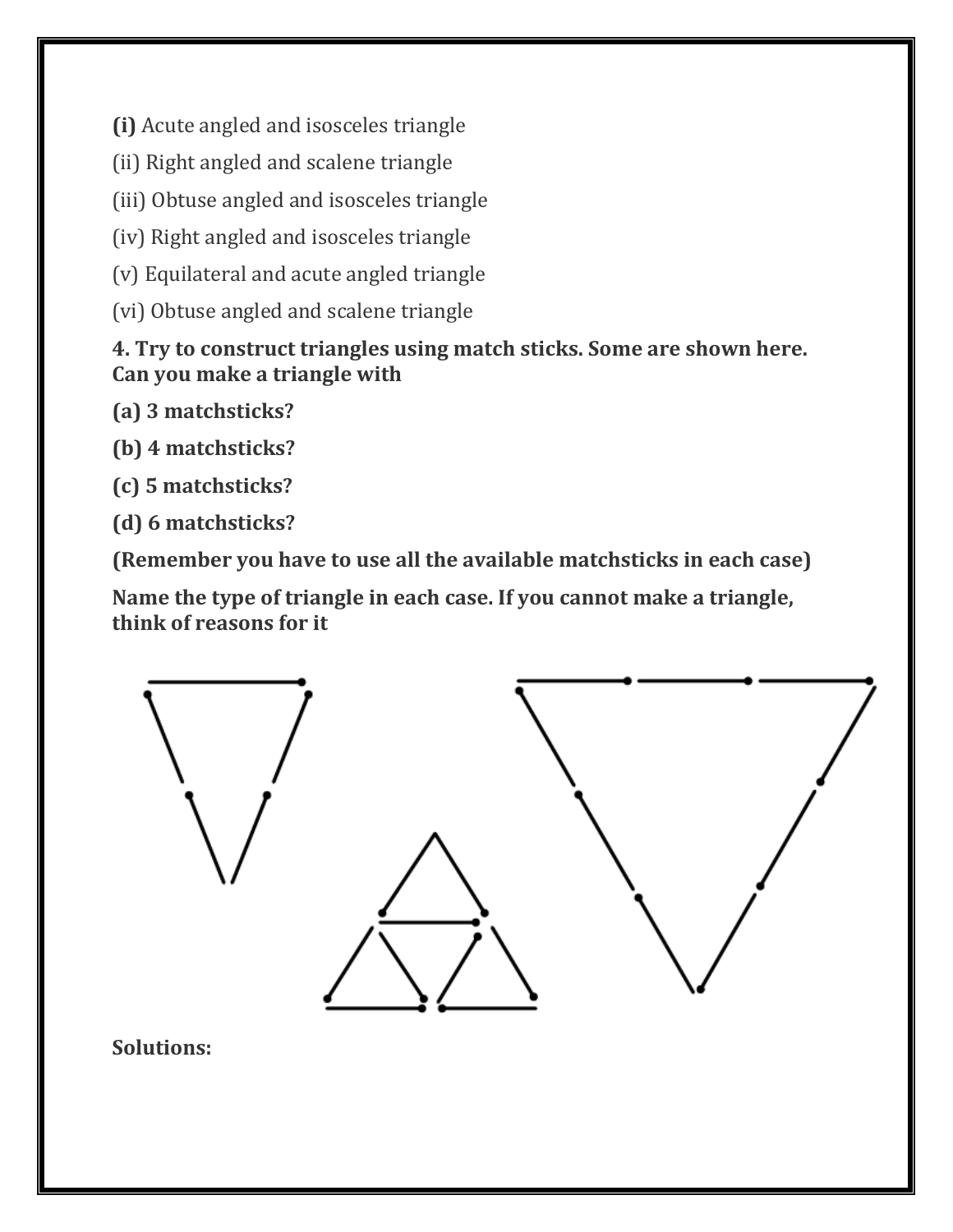**(a)** By using three match sticks we may make a triangle as shown below



The above triangle is an equilateral triangle

(b) By using 4 match sticks we cannot make a triangle, since we know that sum of the lengths of any two sides of a triangle is always greater than the third side.

(c) By using 5 match sticks we may make a triangle as shown below



The above triangle is an isosceles triangle

(d) By using 6 match sticks we may make a triangle as shown below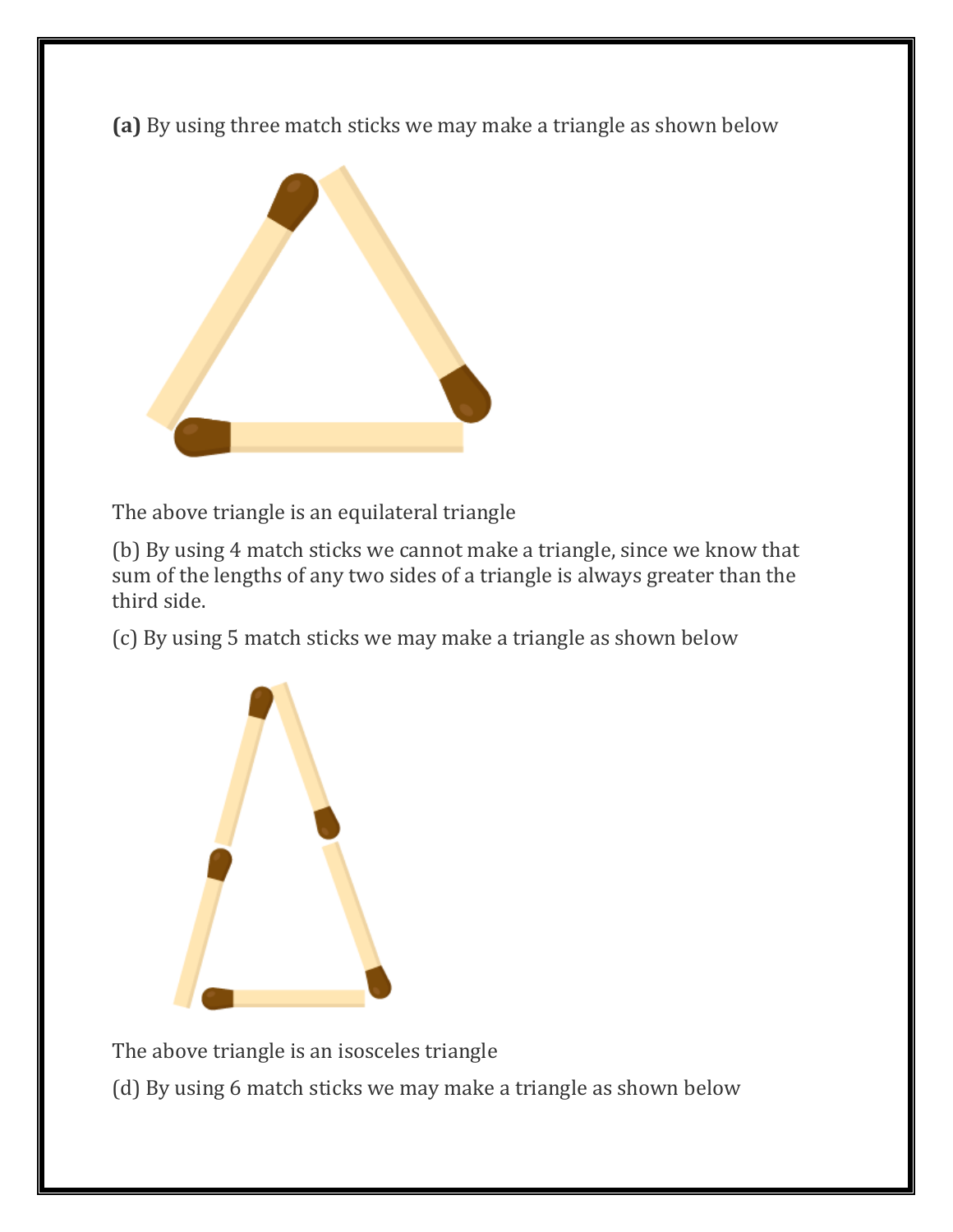

The above triangle is an equilateral triangle

**Exercise 5.7 page no: 106**

- **1. Say True or False:**
- **(a) Each angle of a rectangle is a right angle.**
- **(b) The opposite sides of a rectangle are equal in length.**
- **(c) The diagonals of a square are perpendicular to one another.**
- **(d) All the sides of a rhombus are of equal length.**
- **(e) All the sides of a parallelogram are of equal length.**
- **(f) The opposite sides of a trapezium are parallel.**

# **Solutions:**

- **(a**) True, each angle of a rectangle is a right angle
- (b) True, the opposite sides of a rectangle are equal in length.
- (c) True, the diagonals of a square are perpendicular to one another
- (d) True, all the sides of a rhombus are of equal length
- (e) False, all the sides of a parallelogram are not equal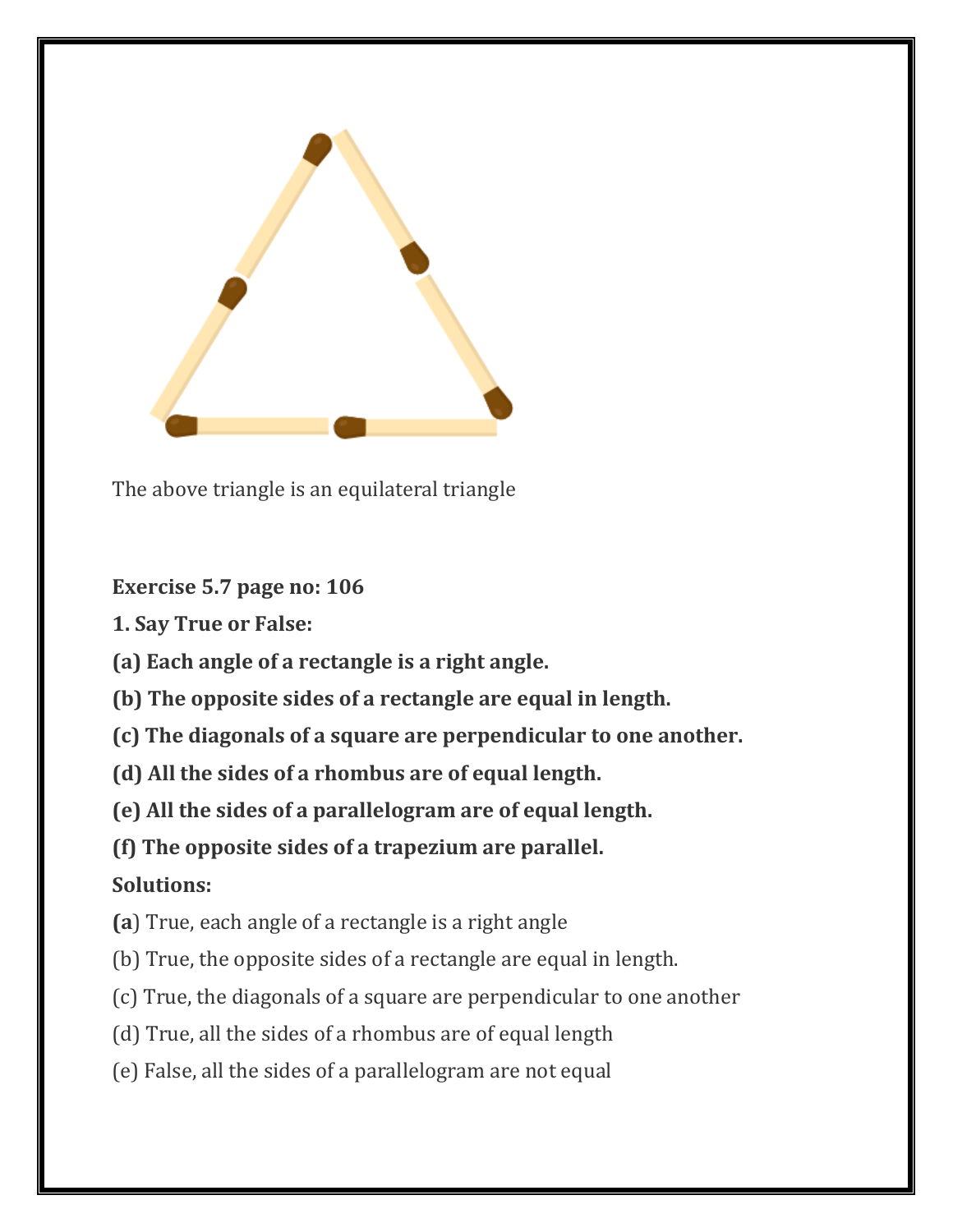(f) False, the opposite sides of a trapezium are not parallel

### **2. Give reasons for the following:**

**(a) A square can be thought of as a special rectangle.**

**(b) A rectangle can be thought of as a special parallelogram.**

**(c) A square can be thought of as a special rhombus.**

**(d) Squares, rectangles, parallelograms are all quadrilaterals.**

**(e) Square is also a parallelogram.**

# **Solutions:**

(a) A rectangle in which all the interior angles are of same measure i.e 90<sup>0</sup> and only opposite sides of the rectangle are of same length whereas in square all the interior angles are of 90<sup>0</sup> and all the sides of the square are of same length. Hence, a rectangle with all sides equal becomes a square. Therefore square is a special rectangle.

(b) In a parallelogram opposite sides are parallel and equal. In a rectangle opposite sides are parallel and equal. The interior angles of the rectangle are of same measure i.e 900. Hence, a parallelogram with each angle as right angle becomes a square. Therefore a rectangle is a special parallelogram

(c) All sides of a rhombus and square are equal but in case of square all interior angles are of 90°. A rhombus with each angle as right angle becomes a square. Therefore a square is a special rhombus

(d) Since, all are closed figures with 4 line segments. Hence all are quadrilaterals

(e) Opposite sides of a parallelogram are equal and parallel whereas in a square opposite sides are parallel and all 4 sides are of same length. Therefore a square is a special parallelogram.

### **3. A figure is said to be regular if its sides are equal in length and angles are equal in measure. Can you identify the regular quadrilateral?**

# **Solutions:**

Square is a regular quadrilateral because all the interior angles are of  $90^{\circ}$  and all sides are of same length.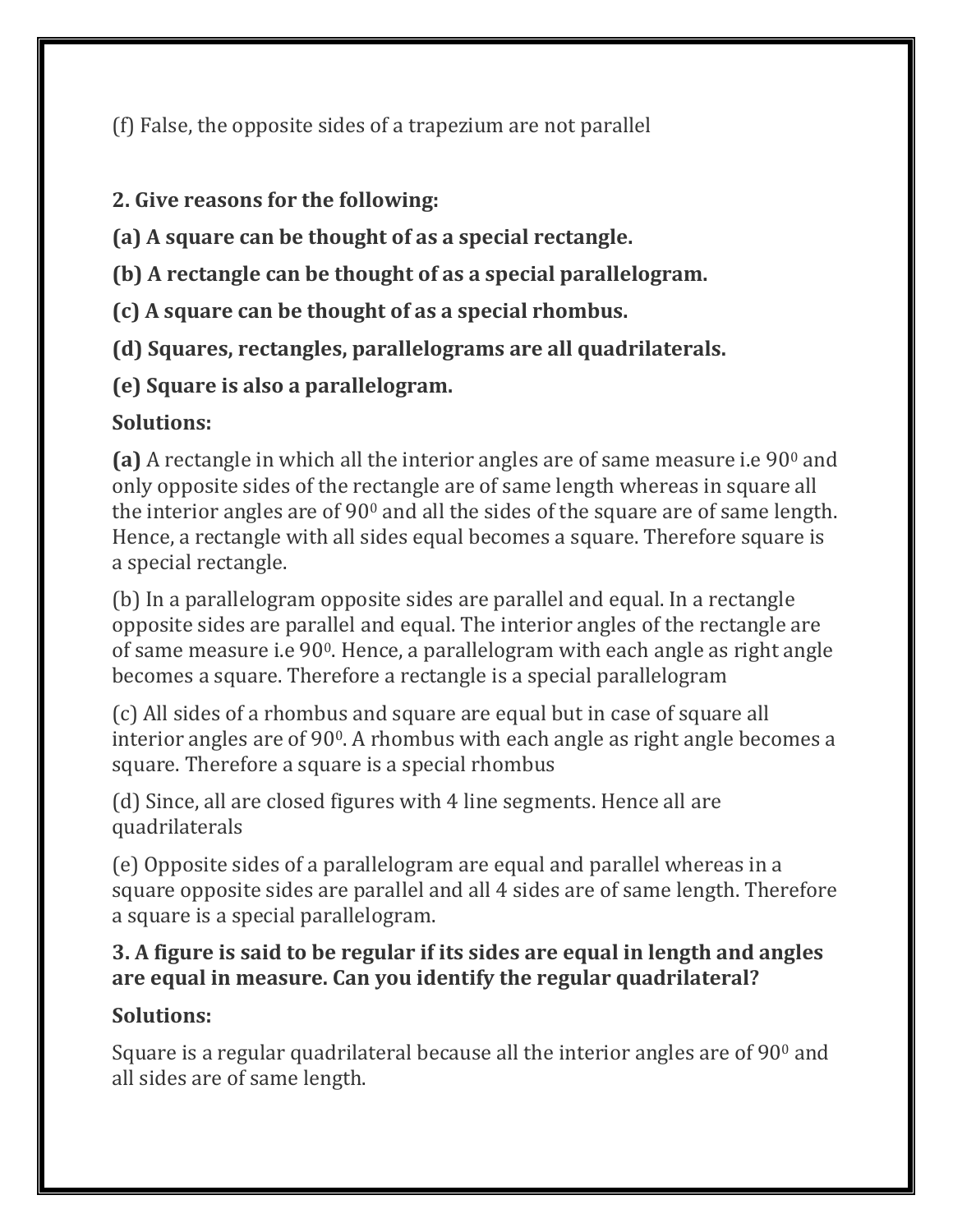Exercise 5.8 page no: 108

**1. Examine whether the following are polygons. If any one among them is not, say why?**



### **Solutions:**

- **(i)** It is not a closed figure. Hence, it is not a polygon.
- (ii) It is a polygon made of six sides
- (iii) No it is not a polygon because it is not made of line segments.
- (iv) It is not a polygon as it is not made of line segments.
- **2. Name each polygon.**

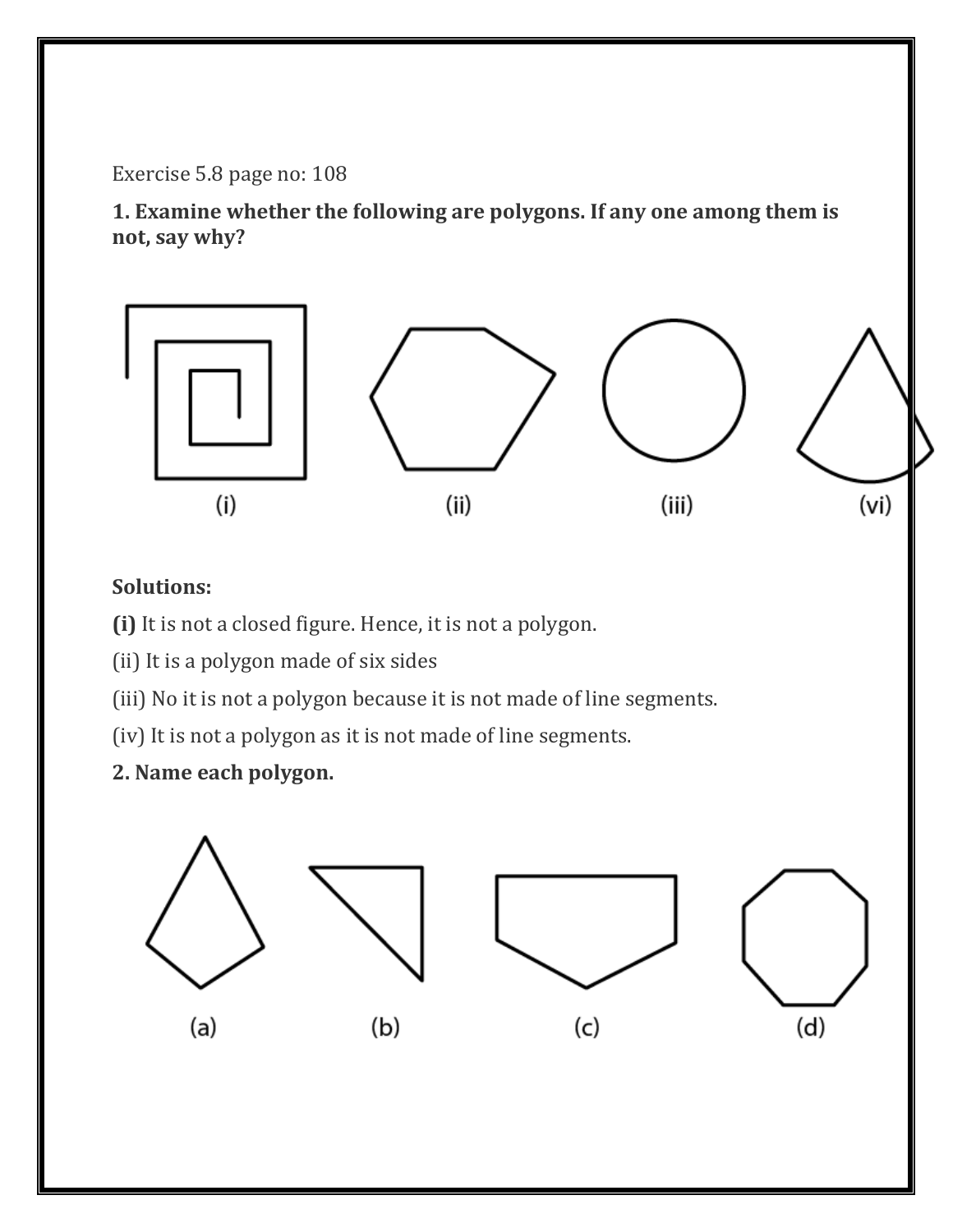#### **Make two more examples of each of these.**

(a) It is a closed figure and is made of four line segments. Hence, the given figure is a quadrilateral. Two more examples are



(b) The given figure is a triangle as it is a closed figure with 3 line segments. Two more examples are



(c) The given figure is a pentagon as this closed figure made of 5 line segments. Two more examples are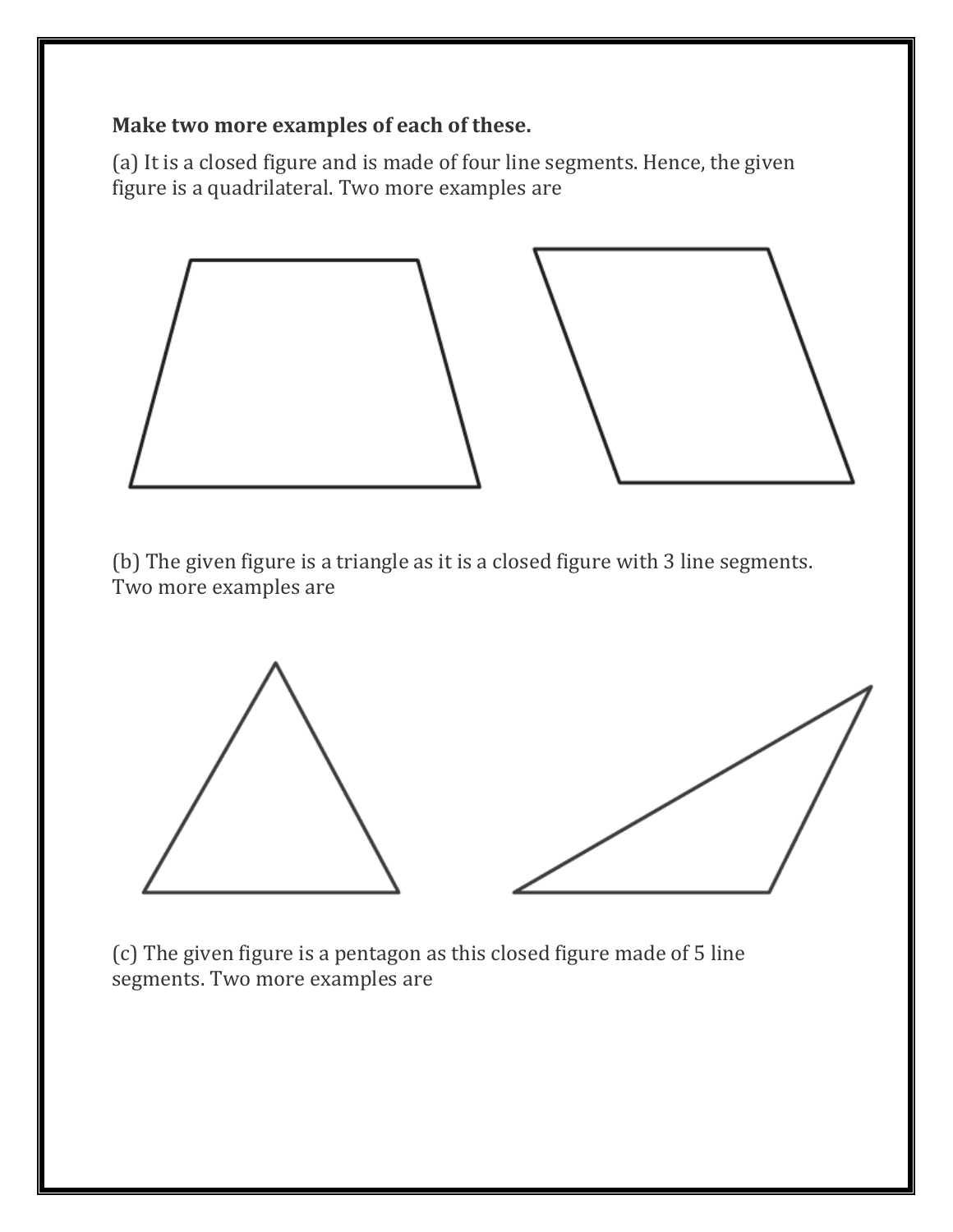

(d) The given figure is an octagon as it is a closed figure made of 8 line segments. Two more examples are



**3. Draw a rough sketch of a regular hexagon. Connecting any three of its vertices, draw a triangle. Identify the type of the triangle you have drawn.**

#### **Solutions:**

We can draw an isosceles triangle by joining three of vertices of a hexagon as shown in below figure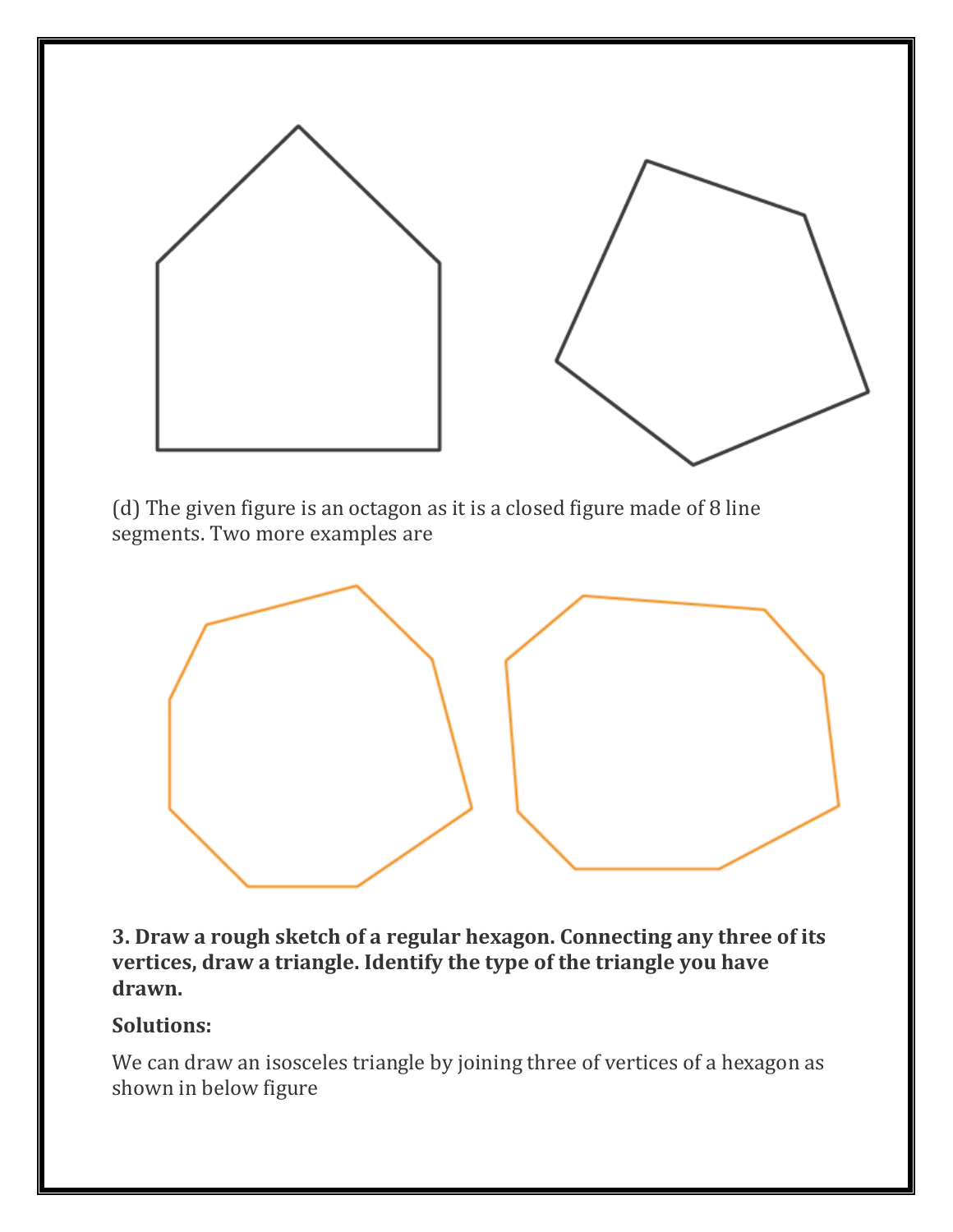

**4. Draw a rough sketch of a regular octagon. (Use squared paper if you wish). Draw a rectangle by joining exactly four of the vertices of the octagon.**

#### **Solution:**

The below figure is a regular octagon in which a rectangle is drawn by joining four of the vertices of the octagon.

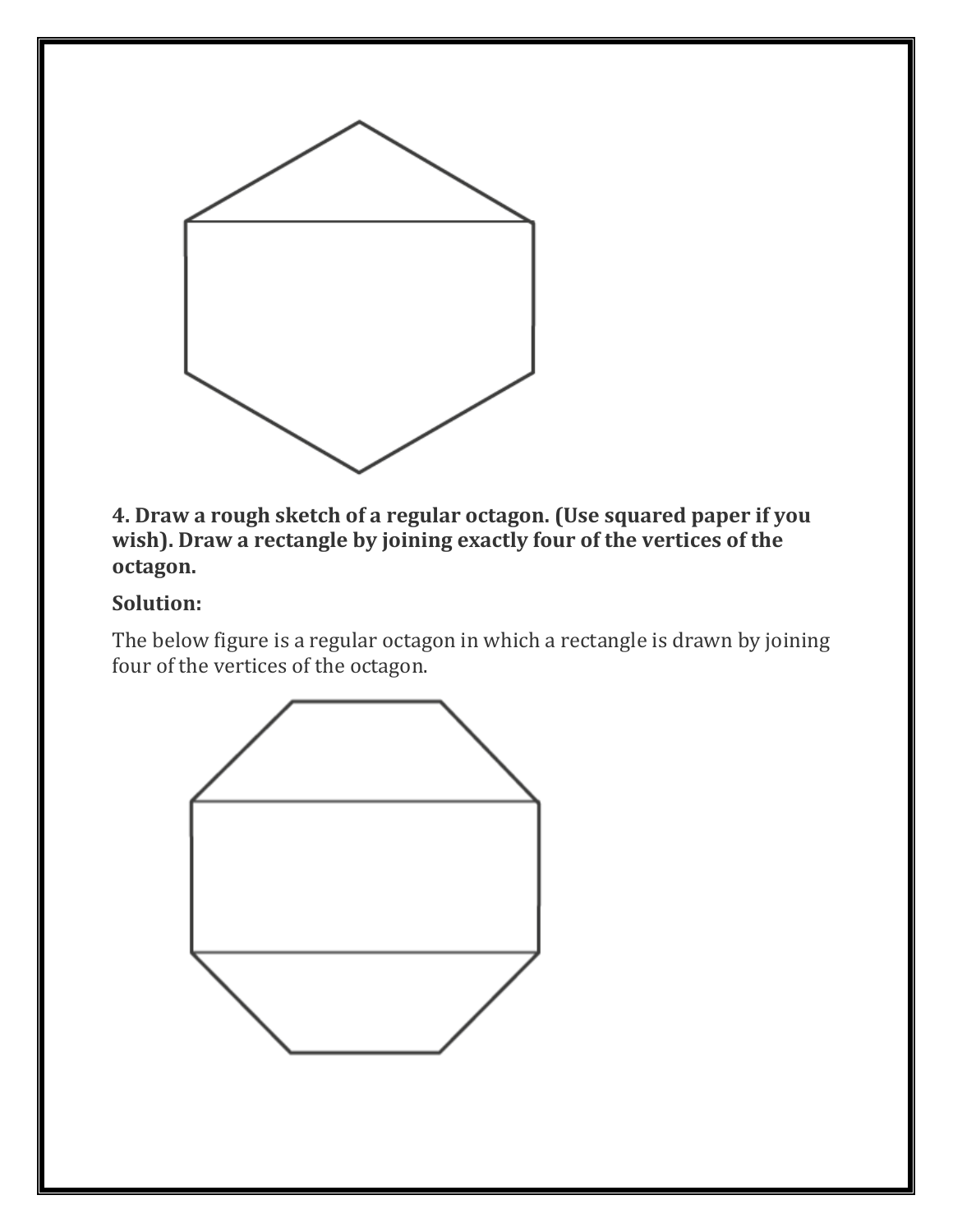#### **5. A diagonal is a line segment that joins any two vertices of the polygon and is not a side of the polygon. Draw a rough sketch of a pentagon and draw its diagonals.**

#### **Solutions:**

From the figure we may find AC, AD, BD, BE and CE are the diagonals



# **Exercise 5.9 page no: 111**

#### **1. Match the following:**

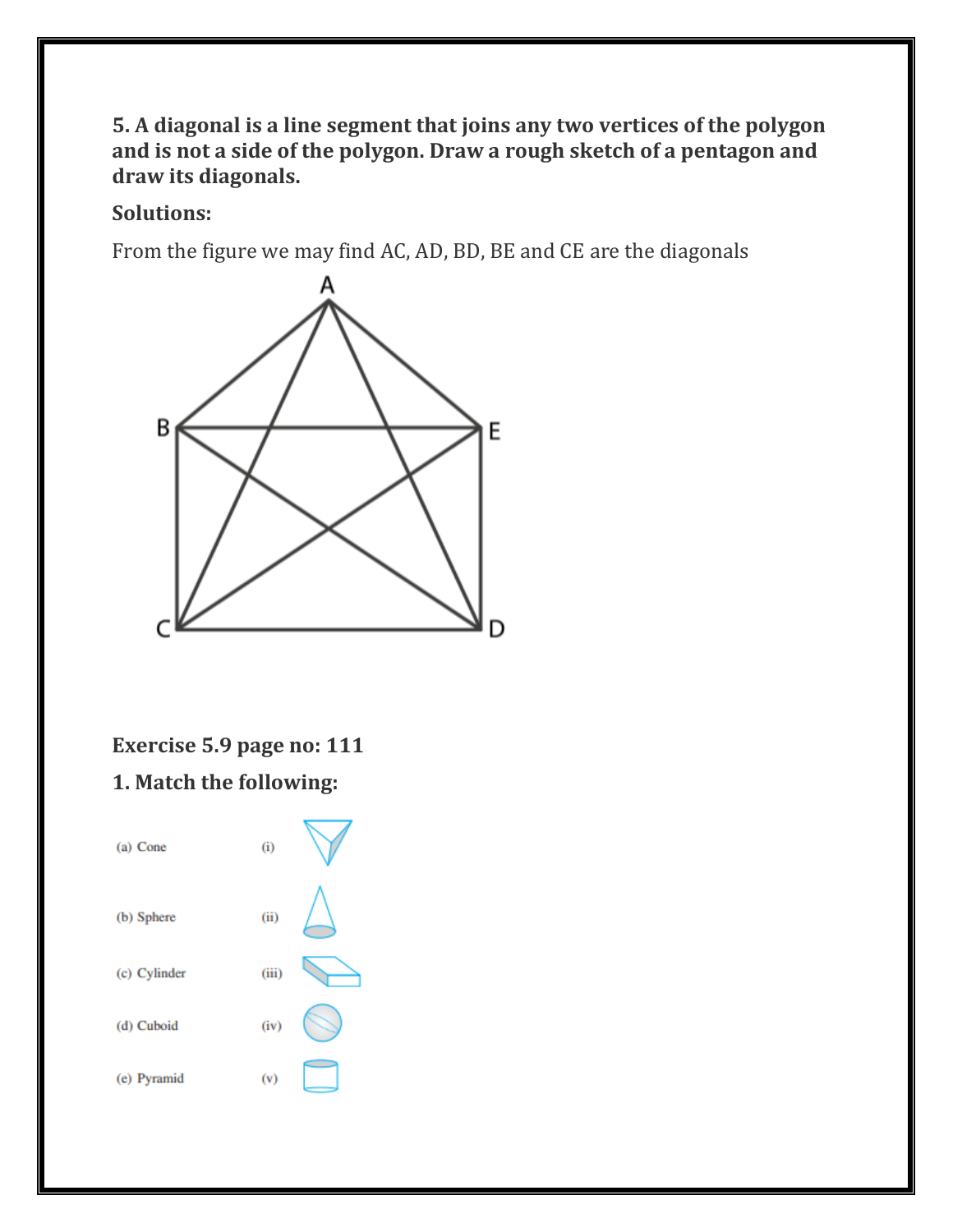# **Give two new examples of each shape. Solutions:**



**(a)** An ice cream cone and birthday cap are examples of cone

(b) Cricket ball and tennis ball are examples of sphere

(c) A road roller and lawn roller are examples of cylinder

(d) A book and a brick are examples of cuboid

(e) A diamond and Egypt pyramids are examples of pyramid

**2. What shape is**

- **(a) Your instrument box?**
- **(b) A brick?**
- **(c) A match box?**
- **(d) A road-roller?**
- **(e) A sweet laddu?**

# **Solutions:**

- (a) The shape of an instrument box is cuboid
- (b) The shape of a brick is cuboid
- (c) The shape of a match box is cuboid
- (d) The shape of a road roller is cylinder